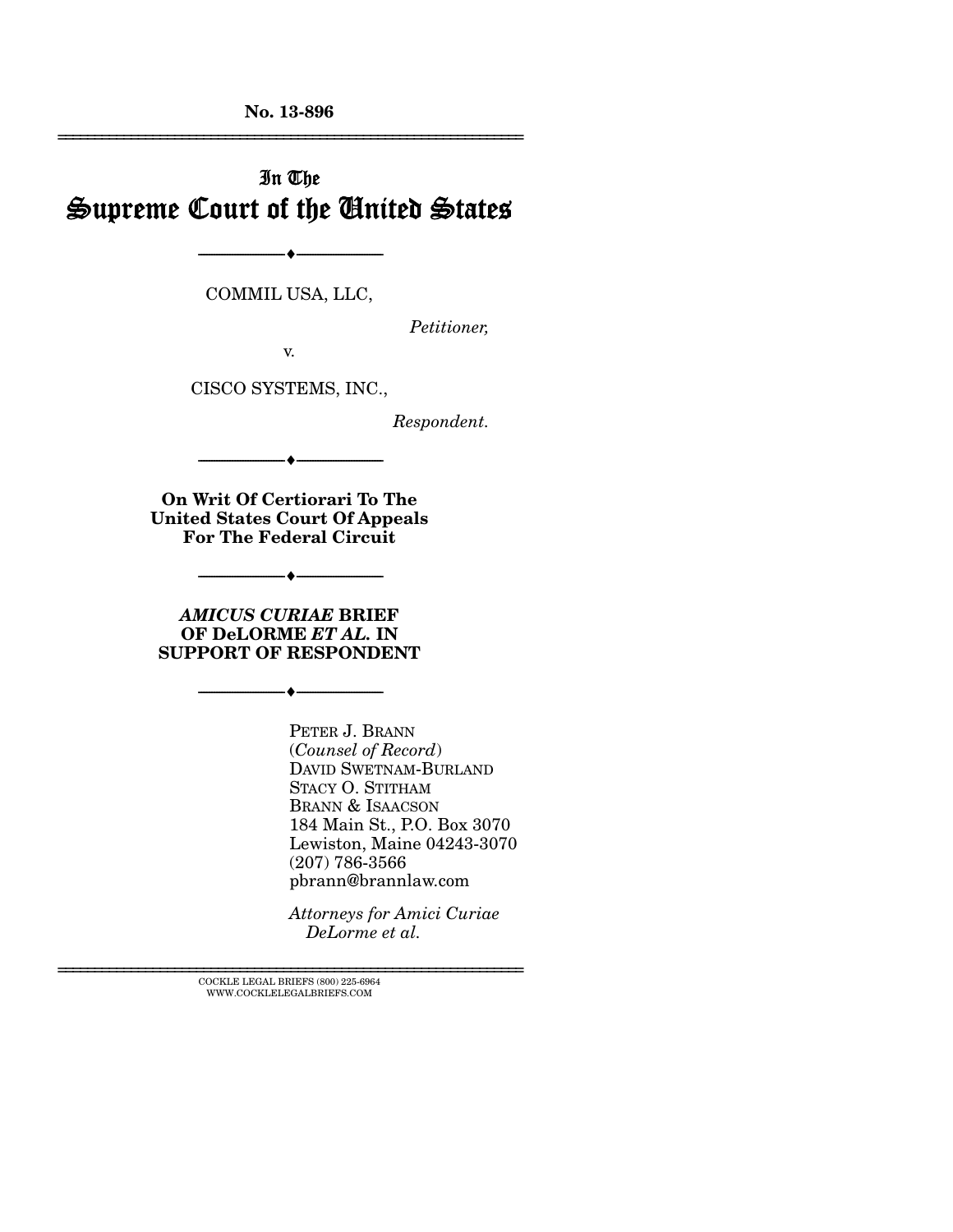# TABLE OF CONTENTS

# Page

|                                                                        | ii |  |
|------------------------------------------------------------------------|----|--|
|                                                                        | 1  |  |
| SUMMARY OF ARGUMENT                                                    | 7  |  |
|                                                                        |    |  |
| A GOOD-FAITH DEFENSE TO INDUCED<br>L<br>PATENT INFRINGEMENT IS LEGALLY | 9  |  |
| A. The Court Should Simply Apply Global-                               | 9  |  |
| B. The Court Should Not Adopt A Patent-                                | 14 |  |
| THE GOOD-FAITH DEFENSE TO IN-<br>H.<br>DUCED PATENT INFRINGEMENT IS    |    |  |
| NECESSARY AND WORKABLE                                                 | 19 |  |
|                                                                        | 23 |  |
|                                                                        |    |  |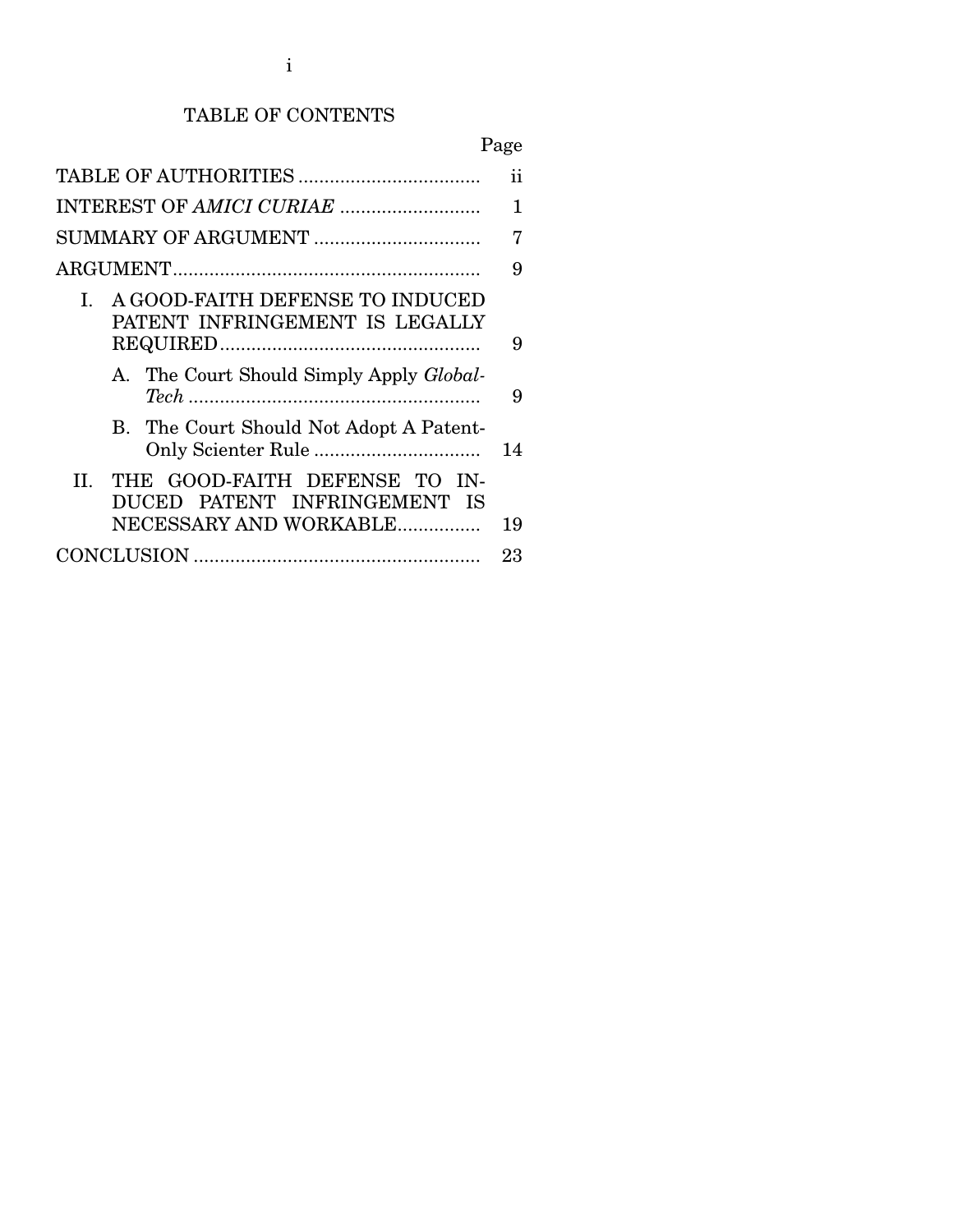# TABLE OF AUTHORITIES

# Page

# CASES

| Aro Mfg. Co. v. Convertible Top Replacement                                                                                             |
|-----------------------------------------------------------------------------------------------------------------------------------------|
| Aro Mfg. Co. v. Convertible Top Replacement                                                                                             |
| Certain Two-Way Global Satellite Communica-<br>tion Devices, System and Components Thereof,<br>Inv. No. 337-TA-854 (ITC July 1, 2014) 3 |
| Cheek v. United States, 498 U.S. 192 (1991) 22                                                                                          |
| Commil USA, LLC v. Cisco Sys., Inc., 720 F.3d<br>1361 (Fed. Cir. 2013), cert. granted, 135                                              |
| DeLorme Publ'g Co., Inc. v. BriarTek IP, Inc.,<br>2014 WL 6603988 (E.D. Va. Nov. 19, 2014)3                                             |
| eBay, Inc. v. MercExchange, L.L.C., 547 U.S.                                                                                            |
| FTC v. A.E. Staley Mfg. Co., 324 U.S. 746                                                                                               |
| Global-Tech Appliances, Inc. v. SEB S.A., 131                                                                                           |
| Harlow v. Fitzgerald, 457 U.S. 800 (1982) 16                                                                                            |
| Lane v. Franks, 134 S. Ct. 2369 (2014)17                                                                                                |
| Limelight Networks, Inc. v. Akamai Techs.,                                                                                              |
| Luckey v. Baxter Healthcare Corp., 183 F.3d                                                                                             |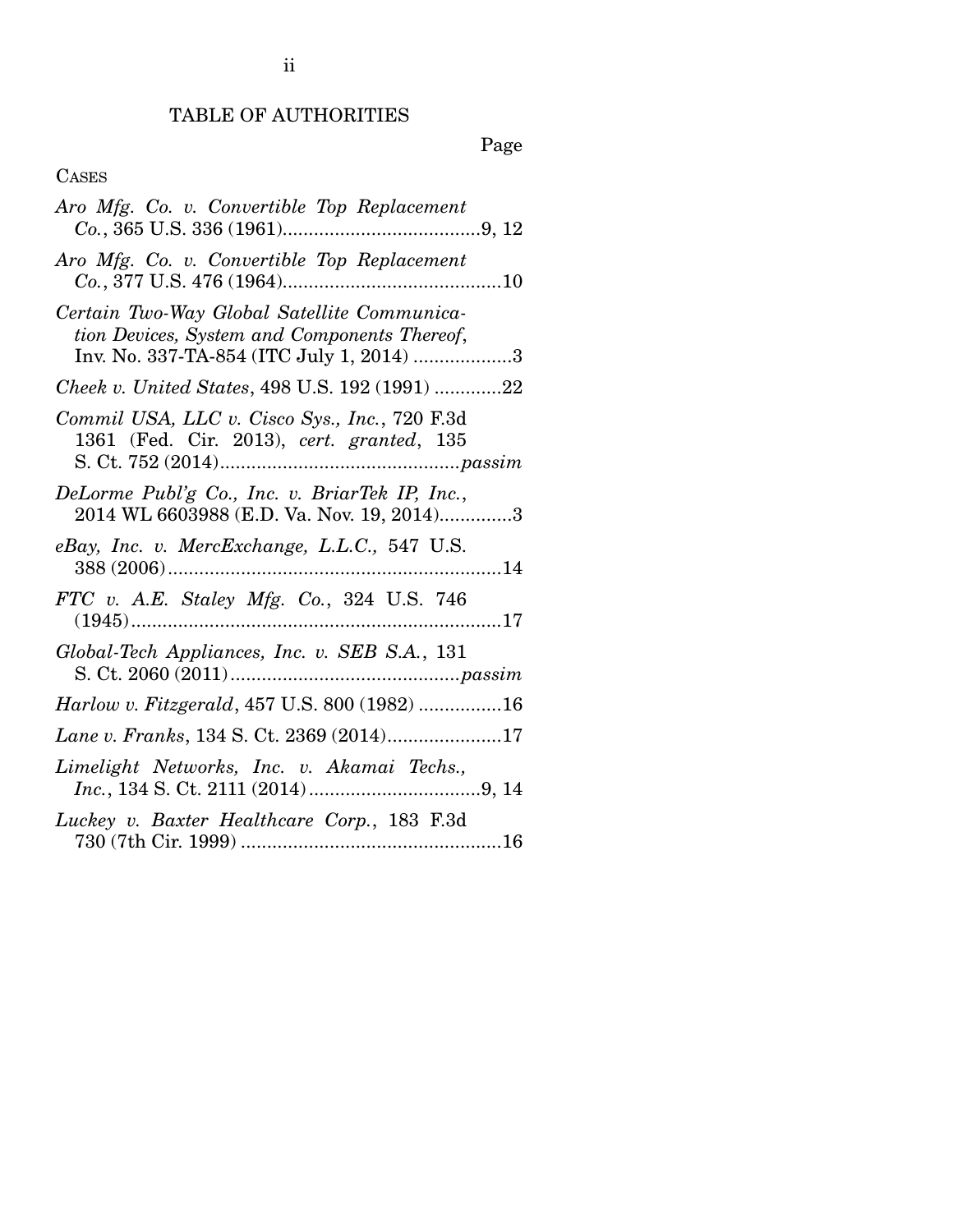# TABLE OF AUTHORITIES – Continued

| Page                                                                                                                                        |
|---------------------------------------------------------------------------------------------------------------------------------------------|
| Medtronic, Inc. v. Mirowski Family Ventures,                                                                                                |
| Octane Fitness, LLC v. ICON Health & Fitness,                                                                                               |
| Peters v. Active Mfg. Co., 129 U.S. 530 (1889)20                                                                                            |
| Sebelius v. Cloer, 133 S. Ct. 1886 (2013) 17, 18, 22                                                                                        |
| Soverain Software LLC v. Newegg Inc., 705<br>F.3d 1333 (Fed. Cir. 2013), amended on reh'g,<br>728 F.3d 1332 (Fed. Cir. 2013), cert. denied, |
| Soverain Software LLC v. Newegg Inc., 836                                                                                                   |
| Teva Pharm. USA, Inc. v. Sandoz, Inc., 135                                                                                                  |
| United States ex rel. Hagood v. Sonoma Cnty.<br>Water Agency, 929 F.2d 1416 (9th Cir. 1991)15, 16                                           |
| United States v. Leon, 468 U.S. 897 (1984) 21                                                                                               |
| United States v. Prabhu, 442 F. Supp. 2d 1008                                                                                               |
| United States v. United States Gypsum Co., 438                                                                                              |
| Warner-Jenkinson Co., Inc. v. Hilton Davis                                                                                                  |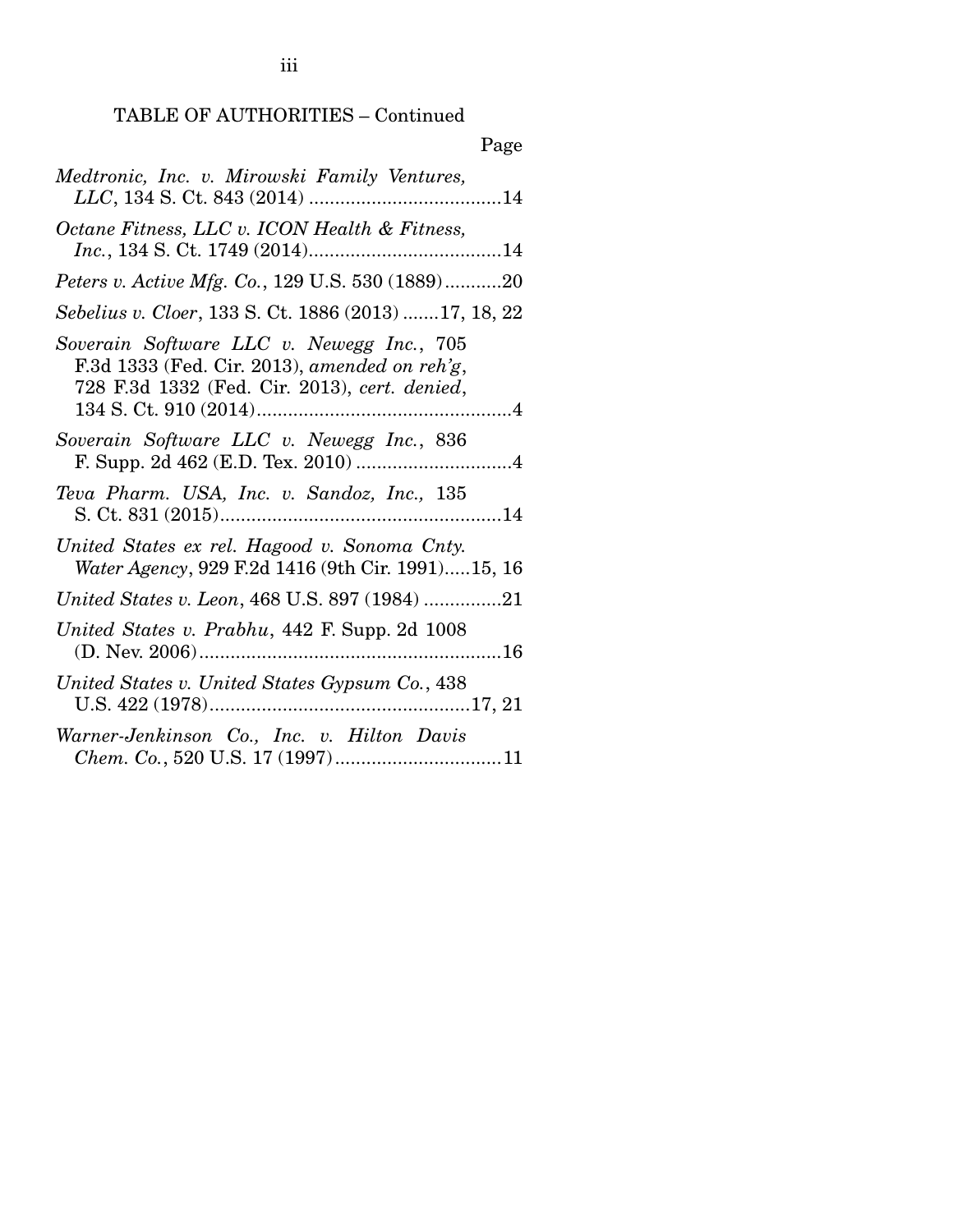# TABLE OF AUTHORITIES - Continued

# Page

## **STATUTES**

## **RULES**

### **OTHER AUTHORITIES**

| Am. Intell. Prop. Ass'n, Report of the Economic |  |
|-------------------------------------------------|--|
|                                                 |  |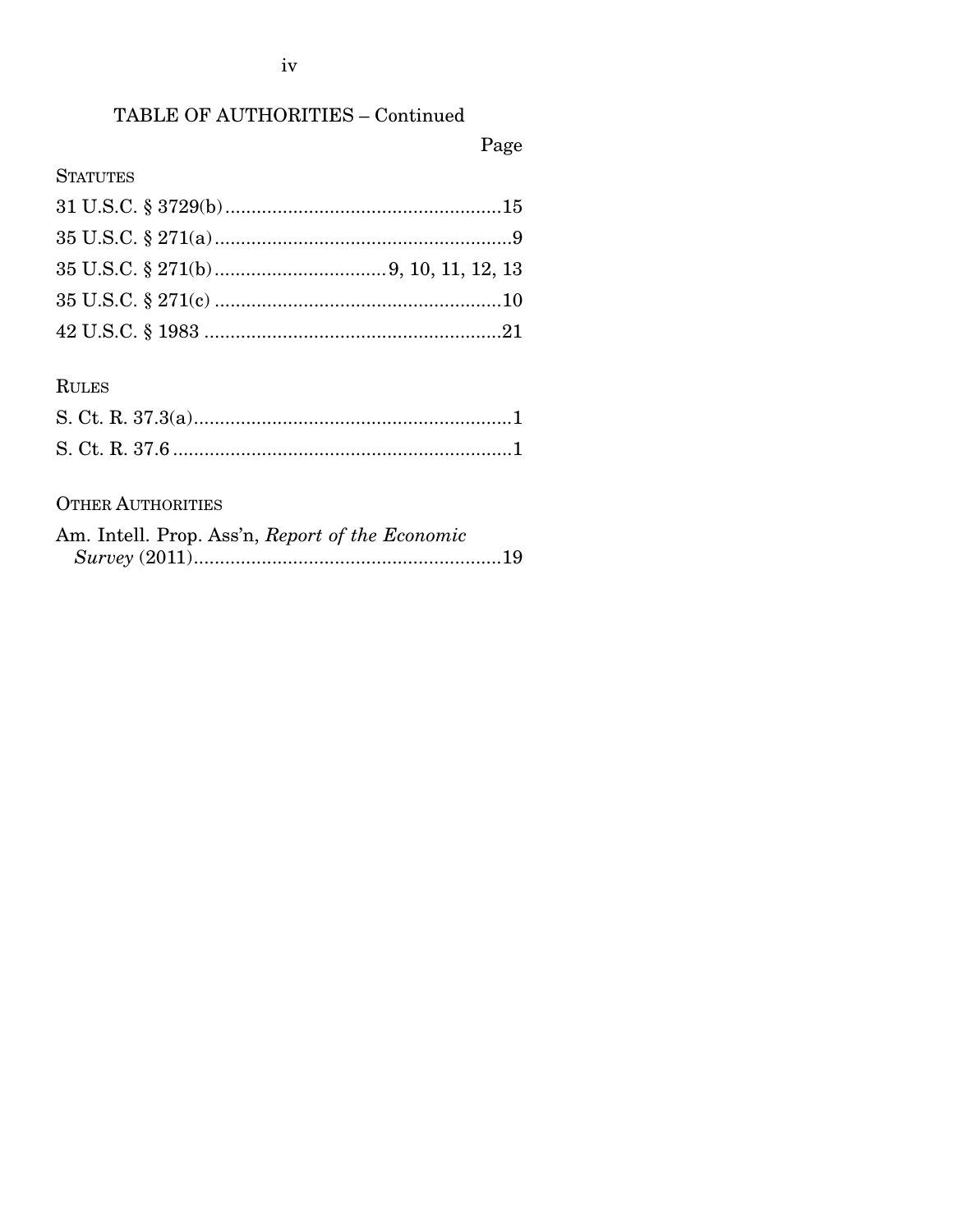### **INTEREST OF** *AMICI CURIAE*

*Amici Curiae* DeLorme Publishing Company, Inc., Crutchfield Corporation, Hasbro, Inc., L Brands, Inc., L. L. Bean, Inc., Newegg, Inc., Parke-Bell, Ltd. d/b/a Touch of Class Catalog, and the Retail Litigation Center (collectively, "*Amici*") submit this brief in support of Respondent.\*

*Amici* are a diverse collection of companies and retail organizations of different sizes from different locations throughout the country engaged in different businesses. They range from a small provider of mapping, satellite communication, and GPS products based in Maine (DeLorme), to one of America's leading web-only retailers based in California (Newegg). They join this brief because they (or some of their members) have faced, and fought, claims that they are inducing their customers to infringe patent claims – usually by doing no more than providing explanations on how to use their products or websites – even when they have been found not to infringe directly the asserted patents. Eliminating a good-faith defense to induced infringement would expose businesses such as *Amici* to liability for the conduct of their customers or visitors to their websites and the attendant costs of defending against such patent claims

 <sup>\*</sup> In accordance with S. Ct. R. 37.3(a), all parties have consented to the filing of this brief. Pursuant to S. Ct. R. 37.6, counsel for *Amici* state that no counsel for a party authored this brief in whole or in part, and no person or entity other than *Amici* or their counsel made a monetary contribution to the preparation or submission of this brief.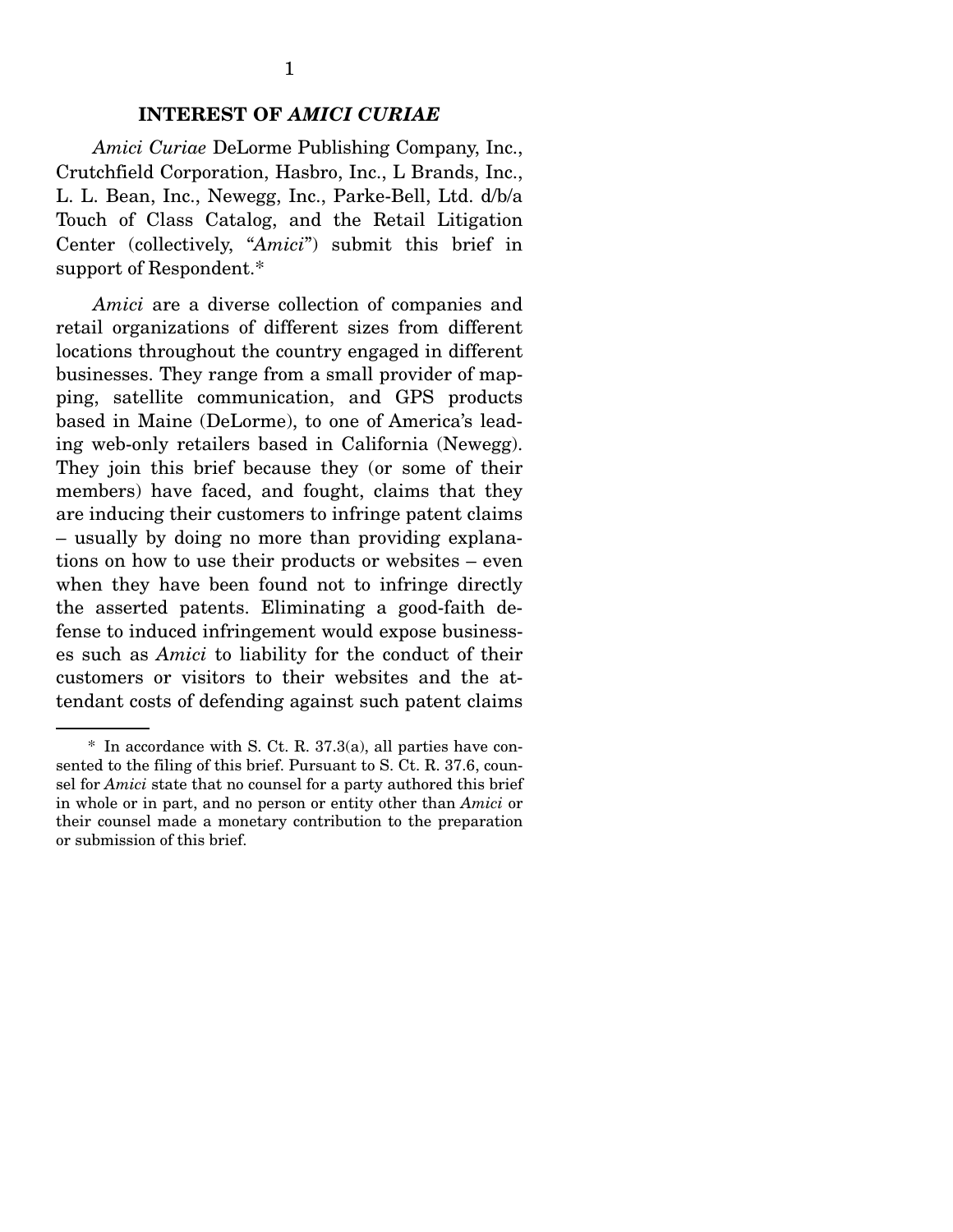in contexts where they believed in good faith that the conduct they were accused of inducing was not wrongful. In order to be cleared of the accusation of actively inducing infringement by a third party of a patent claim they had every reason to believe was invalid, *Amici* would have to prove after discovery and perhaps a trial and an appeal that the asserted patents were, in fact, invalid. Failing that, they could be found to have knowingly induced patent infringement despite not having known at the time that they were inducing patent infringement.

 Two examples in which the rule at issue in this case was not applied illustrate the practical problems businesses face when accused of inducing infringement by their customers or website visitors. The first example shows how the refusal to consider evidence tending to negate scienter can lead to a finding of infringement in one forum even of patent claims found invalid in another. A company called BriarTek IP, Inc. filed a complaint with the International Trade Commission ("ITC"), accusing DeLorme of infringing its patent relating to two-way satellite communications. Because DeLorme no longer imported the products previously accused of infringement, it proposed and the ITC approved a consent order under which DeLorme agreed that it would no longer import devices, systems, or components that infringed the asserted patent. BriarTek immediately filed an ITC enforcement complaint, alleging that DeLorme was violating the consent order. Because DeLorme was prohibited from challenging the validity of the patent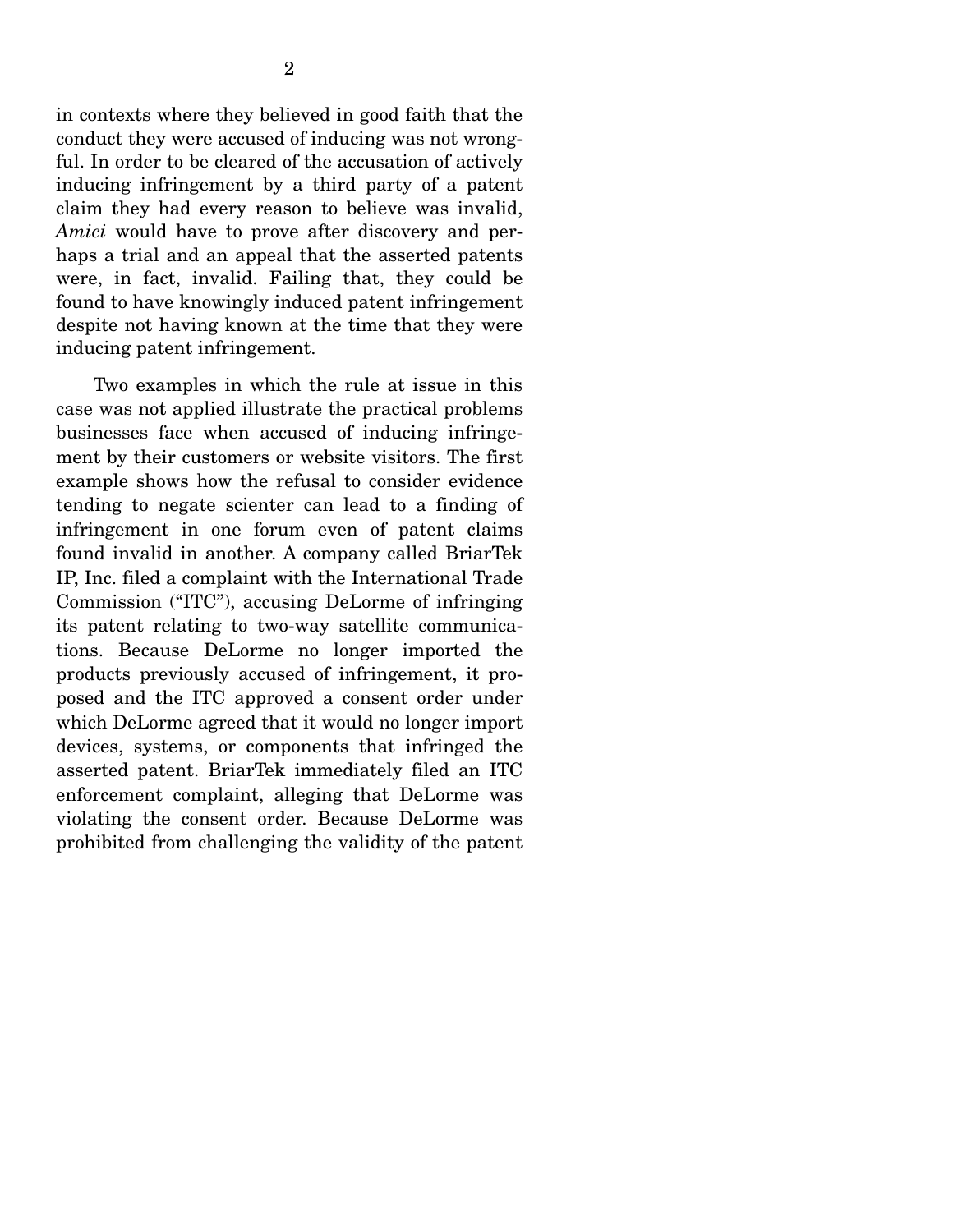in the ITC enforcement action, it filed a declaratory judgment action in the Eastern District of Virginia, alleging noninfringement and invalidity.

 The ITC found that DeLorme did not directly infringe the patent, but, refusing even to consider DeLorme's good-faith belief in the invalidity of the asserted patent, found that DeLorme had induced infringement by instructing its customers how to use its products, and imposed a \$6.2 million penalty. *Certain Two-Way Global Satellite Communication Devices, System and Components Thereof*, Inv. No. 337-TA-854 (ITC July 1, 2014) (appeal pending). Later, the district court invalidated the asserted patent for anticipation and obviousness on summary judgment. *DeLorme Publ'g Co., Inc. v. BriarTek IP, Inc.*, 2014 WL 6603988 (E.D. Va. Nov. 19, 2014) (appeal pending). For present purposes, it is sufficient to note that a small Maine company has spent a fortune litigating induced infringement claims in a case in which it not only had a good-faith belief that the asserted patent was invalid, but a district court eventually confirmed that good-faith belief by invalidating the asserted patent on multiple grounds. This is an instructive example, one in which an accused inducer was found liable for its customer's conduct in the ITC despite its reasonable belief in the invalidity of the patent's claims, a reasonable belief later vindicated by a district court judgment.

 The second example, decided before *Commil USA, LLC v. Cisco Sys., Inc.*, 720 F.3d 1361 (Fed. Cir. 2013), *cert. granted*, 135 S. Ct. 752 (2014), highlights the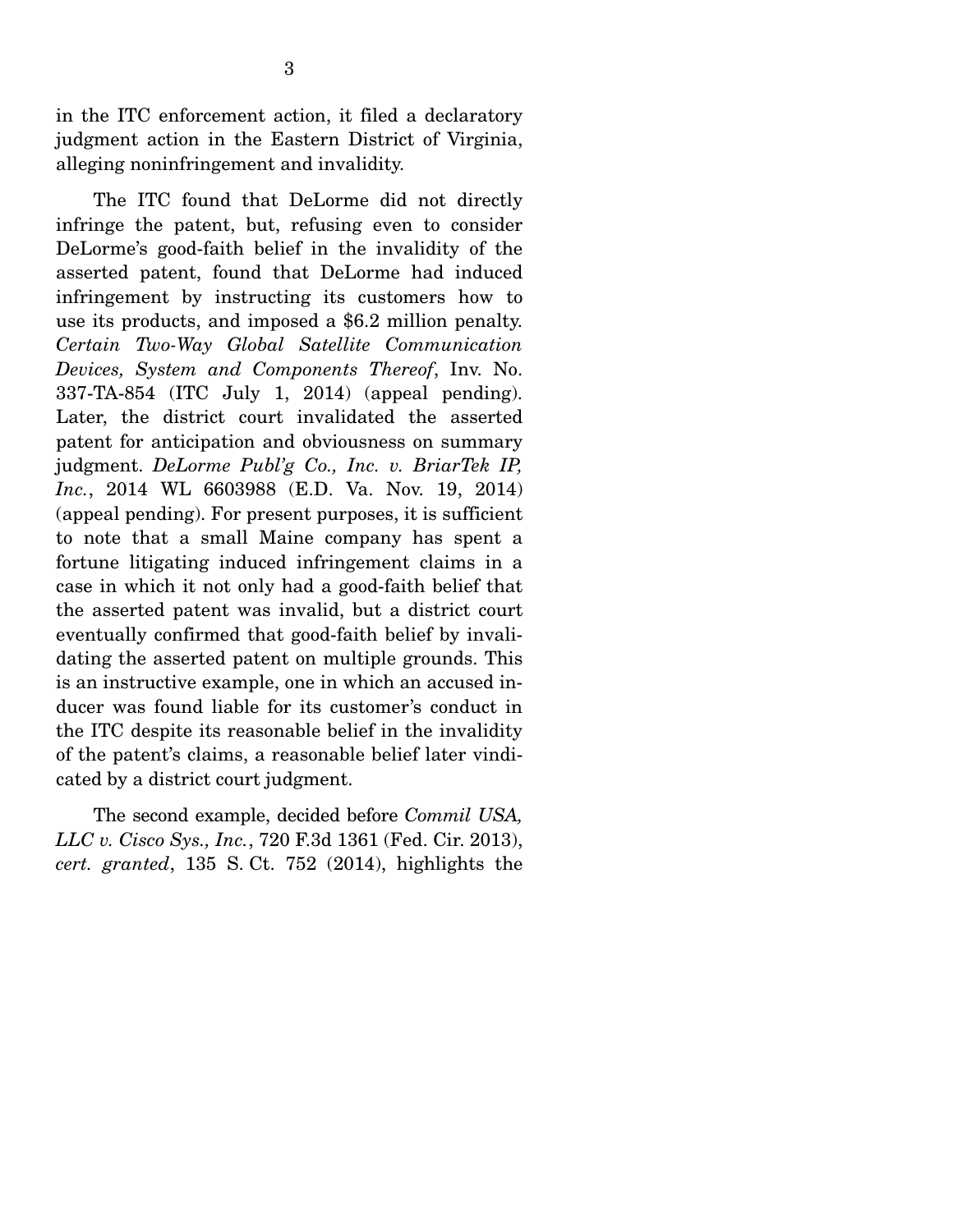unavoidable connection between a patent-asserter's infringement theory and an accused inducer's reasonable beliefs regarding the validity of the asserted patent claim. Soverain Software accused Newegg's website of infringing two patents, one of which Soverain claimed covered Newegg's online "shopping cart." A jury found that Newegg did not directly infringe either patent, but had induced customers visiting the Newegg website to infringe both patents. *Soverain Software LLC v. Newegg Inc.*, 836 F. Supp. 2d 462, 468 (E.D. Tex. 2010). The jury further concluded that the asserted claims were not invalid, and awarded \$2.5 million in damages. *Id*. On appeal, the Federal Circuit concluded that the asserted patent claims were invalid for obviousness. *See Soverain Software LLC v. Newegg Inc.*, 705 F.3d 1333 (Fed. Cir. 2013), *amended on reh'g*, 728 F.3d 1332 (Fed. Cir. 2013), *cert. denied*, 134 S. Ct. 910 (2014). In its opinion reversing the district court judgment of validity, the Federal Circuit aptly described Newegg's position regarding Soverain's assertion of its patents: "Newegg declined to pay for a license, stating that its system is materially different from that described and claimed in the patents, and that the patents are invalid *if given the scope asserted by Soverain*." *Id*. at 1336 (emphasis added).

 That is, Newegg believed that for Soverain to accuse Newegg of inducing infringement of its patents' claims Soverain had to interpret those claims so broadly as to render them invalid. That belief alone, if proven to have been reasonably held in good faith,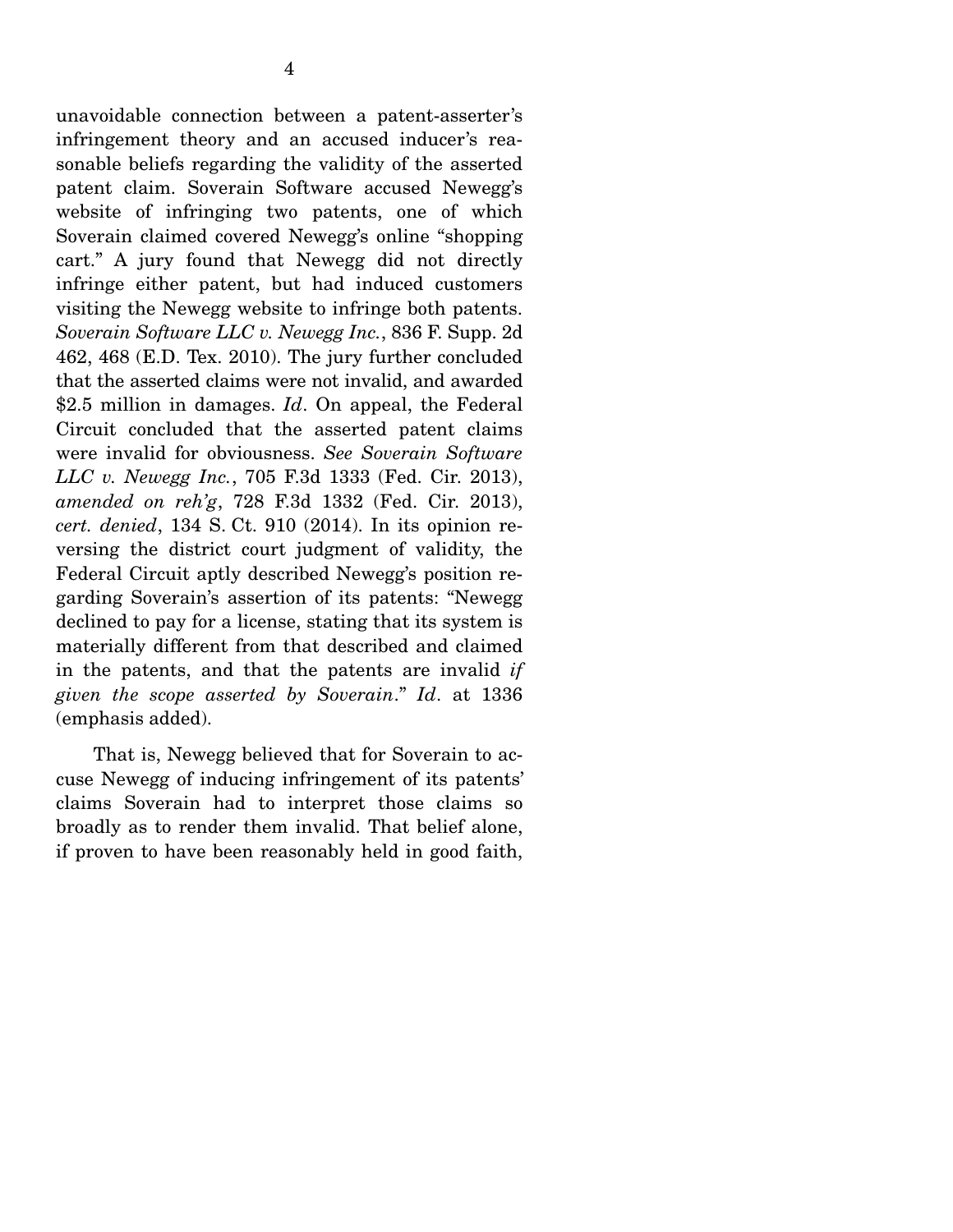should have ended the matter because it would have negated the knowledge element of the induced infringement claim for which Newegg was found liable. Instead, Newegg could only extricate itself from liability for its website-users' conduct by litigating at enormous expense through trial and appeal the invalidity of the asserted patents. Had the district court been in a position to apply the rule that Newegg's good-faith belief in invalidity could negate the knowledge element of the induced infringement claim, Newegg would not have faced a \$2.5 million judgment that it had knowingly induced its website visitors to infringe patent claims which, read against, *e.g.*, the accused "shopping cart," Newegg reasonably believed to be invalid.

 These examples, in which the rule announced in *Commil* either did not apply or was not applied, serve to highlight the direct and salient interest of *Amici* in the outcome of this case. *First*, they exemplify the prevalence of induced infringement allegations. Patent-asserters seek to reach the deeper pockets of businesses that sell products by attributing liability to them based on the conduct of their customers even when they cannot prove direct infringement by the companies themselves. Since the alleged inducement is usually little more than a form manual or instructional guide on how to use the businesses' products or websites, these are easy allegations to make.

*Second*, these examples demonstrate the push-mepull-you relationship of theories of infringement and invalidity. For businesses accused of patent infringement,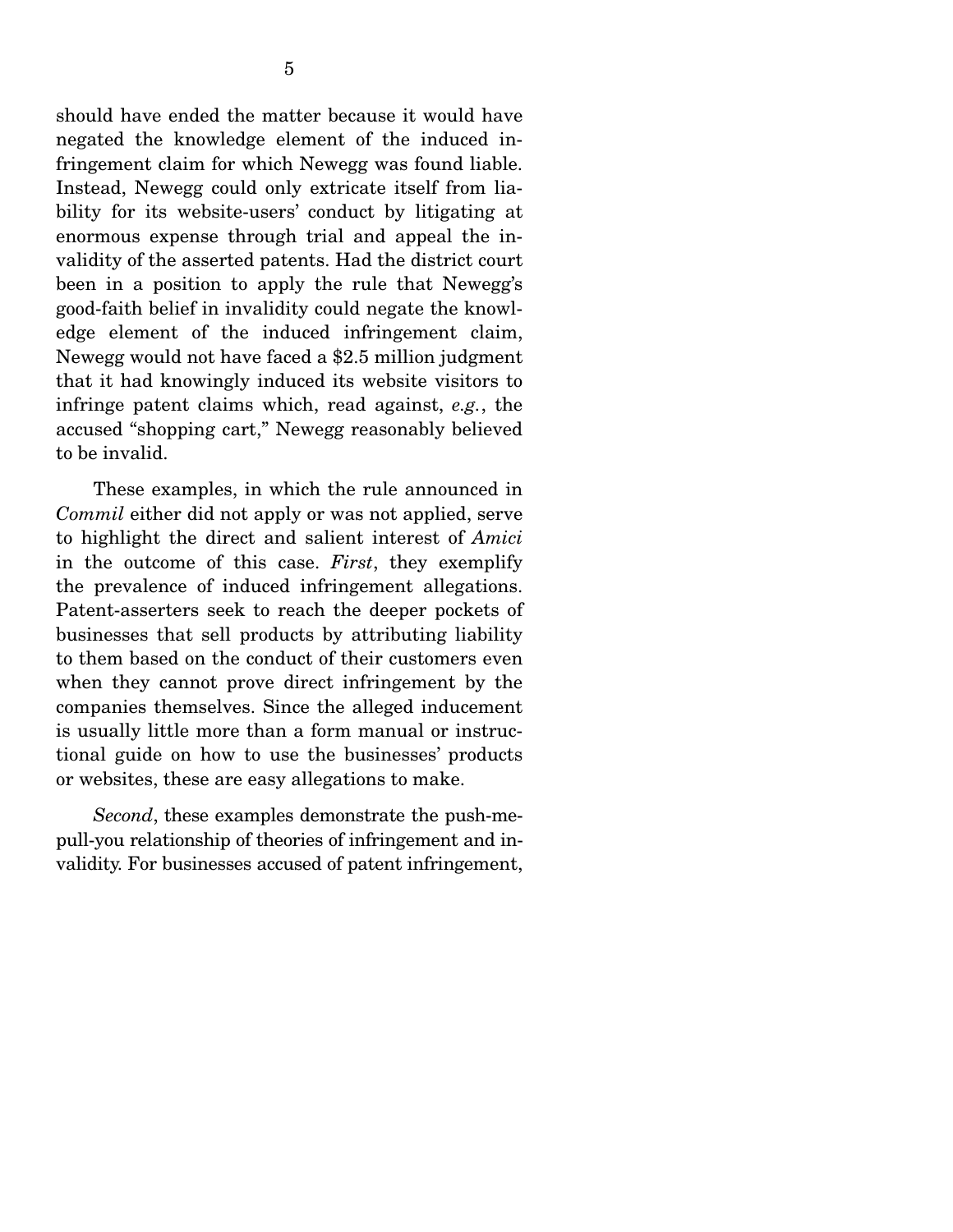the question of infringement cannot be readily separated from invalidity. On the one hand, the business may read the language of the patent and conclude, "We don't do that," *i.e.,* the business does not infringe the patent. On the other hand, the patent-asserter may contend that the patent claims should be read much more broadly to cover the business's products or website, in which case the business may conclude, "The claimed technology (or process) existed years before this patent," *i.e.*, the patent is invalid. Infringement and invalidity are inextricably intertwined.

 As demonstrated by the diametrically opposed outcomes against DeLorme in the ITC and in favor of DeLorme in the district court, divorcing infringement and invalidity in the artificial manner suggested by the Petitioner and the Government warps the analysis. An interpretation of a patent under which an accused inducer may be found to infringe may well be an interpretation that would likely render those same claims invalid because it defines them so broadly as to encompass the prior art. All of which is to say that there is a real and present need in patent law for continuing the rule that allows an accused infringer to negate the scienter element of induced infringement through sufficient evidence of its reasonable, good-faith belief that the asserted patent is invalid.

--------------------------------- ---------------------------------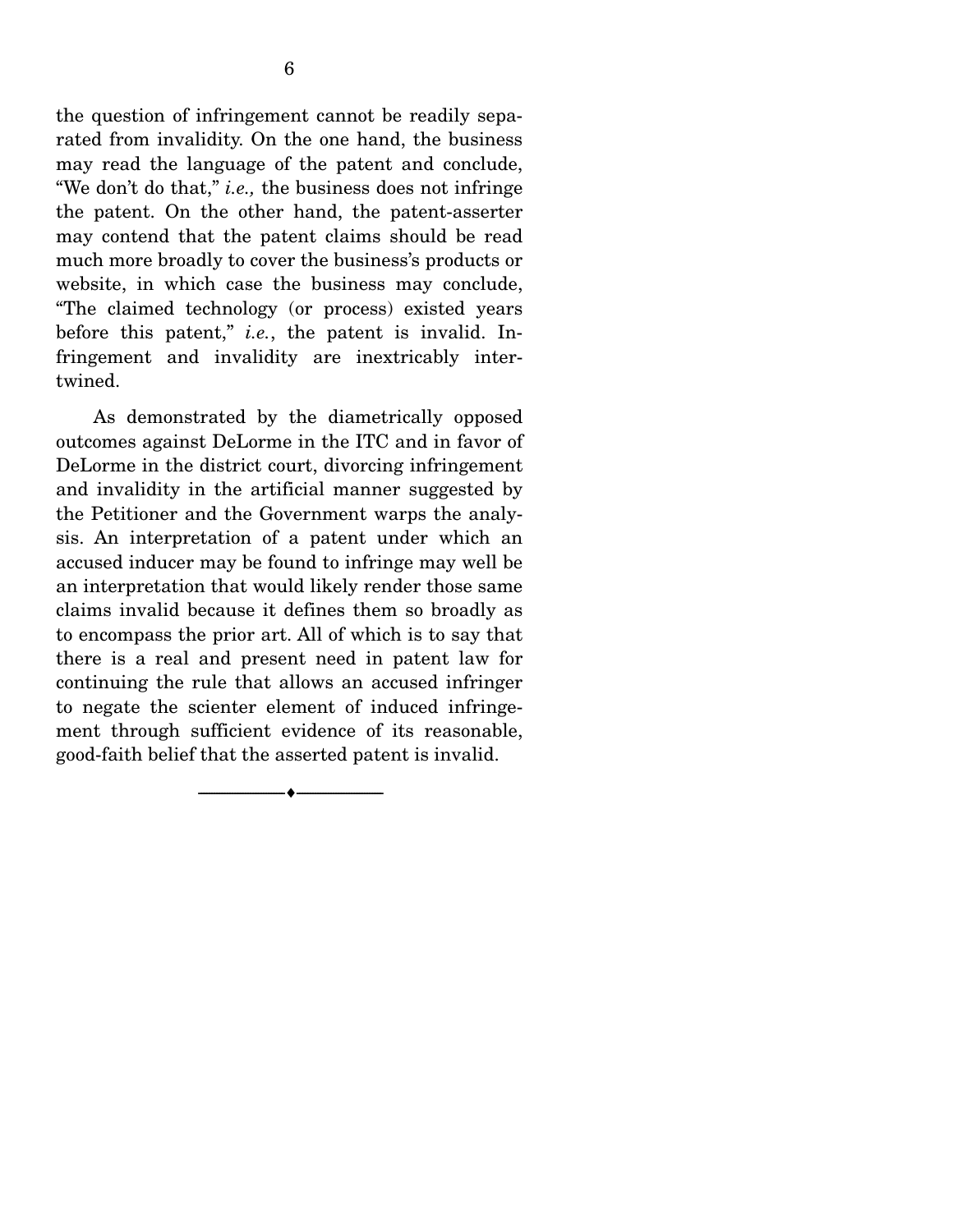#### **SUMMARY OF ARGUMENT**

 The argument of *Amici* can be simply put. Courts should treat the good-faith defense to the knowledge element of induced infringement just as it would treat a good-faith defense in any other area of law. This Court has, in recent years, chided the Federal Circuit for adopting and applying special rules in patent cases for policy reasons. The adoption of new rules in patent cases is the role of Congress. This case presents the reverse face of the same coin. Here, the Federal Circuit correctly interpreted the scienter element of induced infringement to allow for a goodfaith defense, just as any federal court would interpret an analogous provision of federal law in any other case, such as false claims, civil rights, antitrust, etc. Thus, an accused infringer should be able to negate the knowledge requirement of induced infringement by showing that it had a reasonable, good-faith belief that it was *not* inducing direct infringement of a patent claim because that claim was invalid. To deny accused inducers that defense is to erase the scienter requirement from the statute, implicitly reversing the holding of *Global-Tech Appliances, Inc. v. SEB S.A.*, 131 S. Ct. 2060 (2011).

 Not only is this rule legally correct, it is practically important. As the examples above demonstrate, businesses such as *Amici* are routinely accused of inducing their customers to infringe patents by informing their customers how to use their products or websites. Faced with such accusations, businesses must be able to investigate those claims and conclude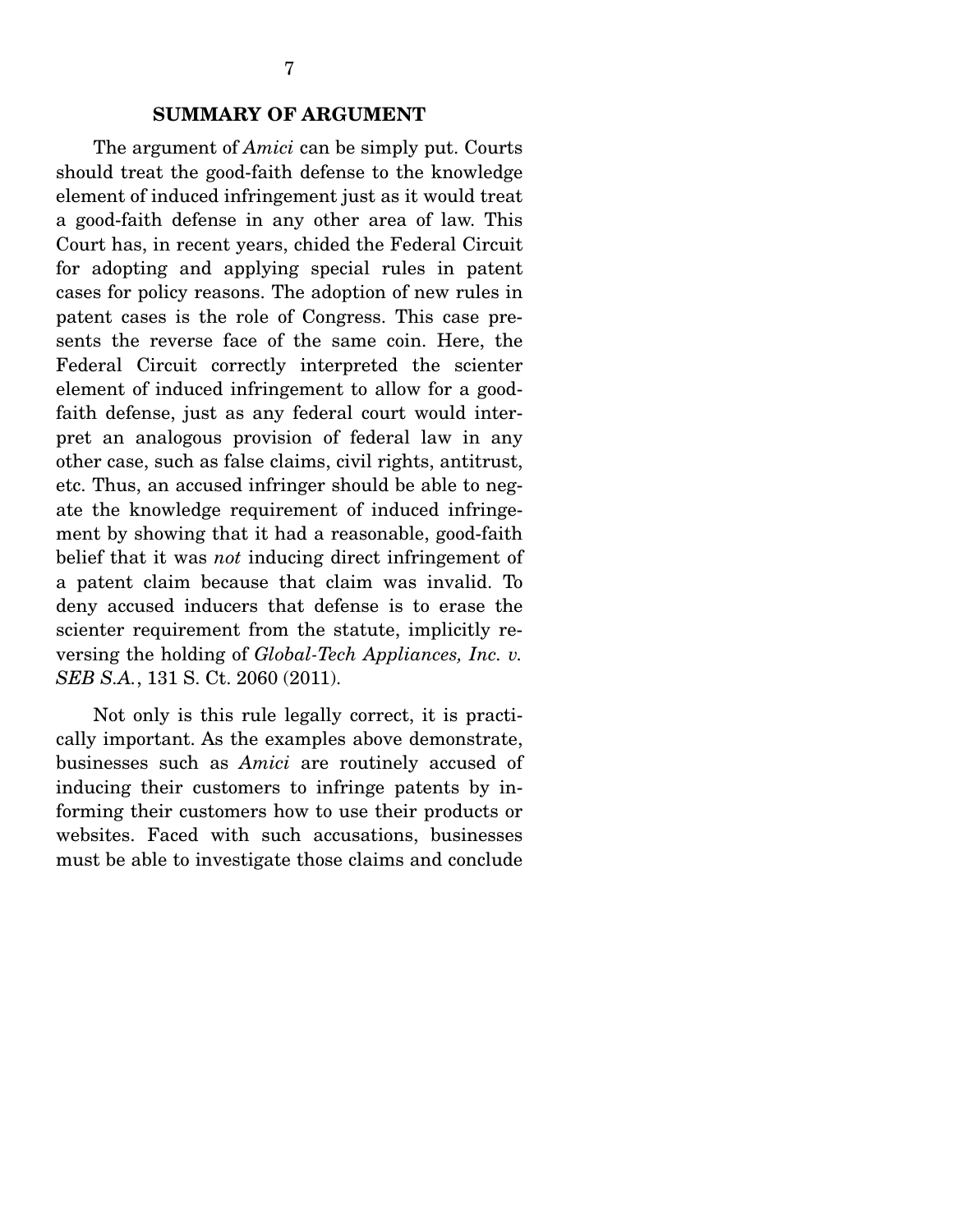that if the patent claims are as broad as asserted, then the patent must be invalid because the claimed technology existed years or even decades prior to the filing of the patent. Businesses should not be required to license invalid patents, to file expensive patent litigation, or to shut down operations when faced with allegations that someone claims a patent over twoway satellite communications or shopping carts. There must be play in the joints for an accused inducer to conclude reasonably that it is *not* inducing infringement because the asserted patent is invalid.

 The acknowledgement of such a defense does not mean the end of induced infringement liability. The fears expressed by the Petitioner, the Government, and others that the Federal Circuit's opinion is a get-out-of-jail-free card for accused inducers are ill-founded. The defense only arises in that fraction of cases in which all the other elements of induced infringement have already been established. It only arises in the still narrower fraction of cases in which the patent claims that the accused infringer believes are *in*valid are adjudged to be *valid* – that is, where the question for decision is whether the accused infringer's *incorrect* belief is nonetheless reasonable and in good faith. In that quite limited class of cases, federal district judges are fully equipped to make, and are capable of making that determination, just as they do in other areas of the law where a good-faith belief can negate scienter.

 Although patent litigation deals with technical subject matter, district courts are well equipped to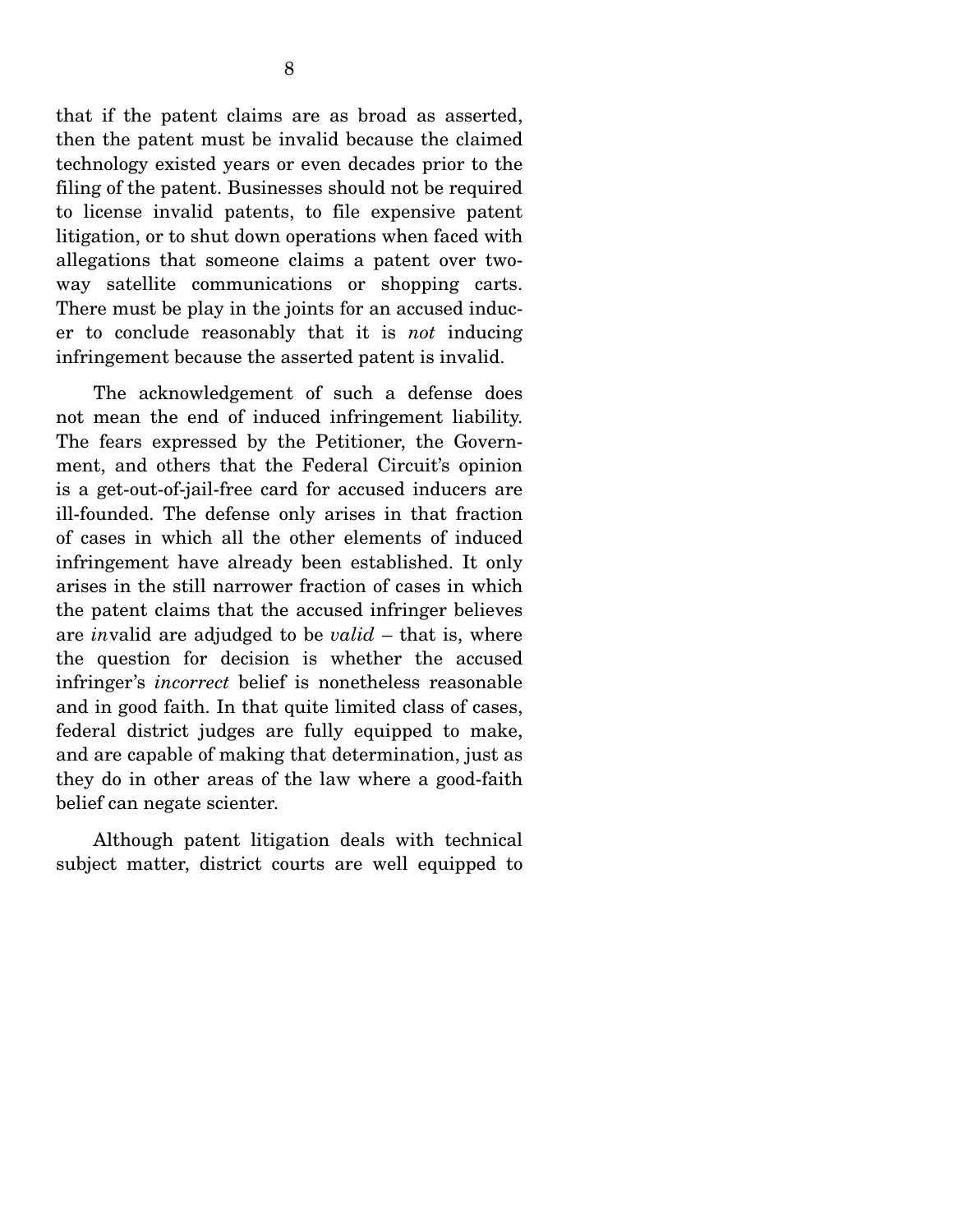adjudicate a good-faith defense in the context of patent law just as they do in other areas of the law in which evidence of good faith can negate scienter. An accused inducer's reasonable, good-faith belief that a patent claim asserted against it is invalid can, if demonstrated, negate the scienter element of a claim of induced infringement because it can show that the accused infringer did not *know* that it was inducing a third party directly to infringe a patent claim. The judgment below should be affirmed.

#### **ARGUMENT**

--------------------------------- ---------------------------------

### **I. A GOOD-FAITH DEFENSE TO INDUCED PATENT INFRINGEMENT IS LEGALLY RE-QUIRED.**

### **A. The Court Should Simply Apply** *Global-Tech***.**

 In order to show induced infringement under 35 U.S.C. § 271(b), a patent-asserter must first prove that some non-party directly infringed the asserted patent claim under 35 U.S.C. § 271(a). *See Limelight Networks, Inc. v. Akamai Techs., Inc.*, 134 S. Ct. 2111, 2117 (2014) (citing *Aro Mfg. Co. v. Convertible Top Replacement Co.*, 365 U.S. 336, 341 (1961)). If direct infringement is proven, then the patent-asserter must further prove that the accused inducer actively induced the direct infringement. *See also* Gov't Br. at 19 (elements of induced infringement).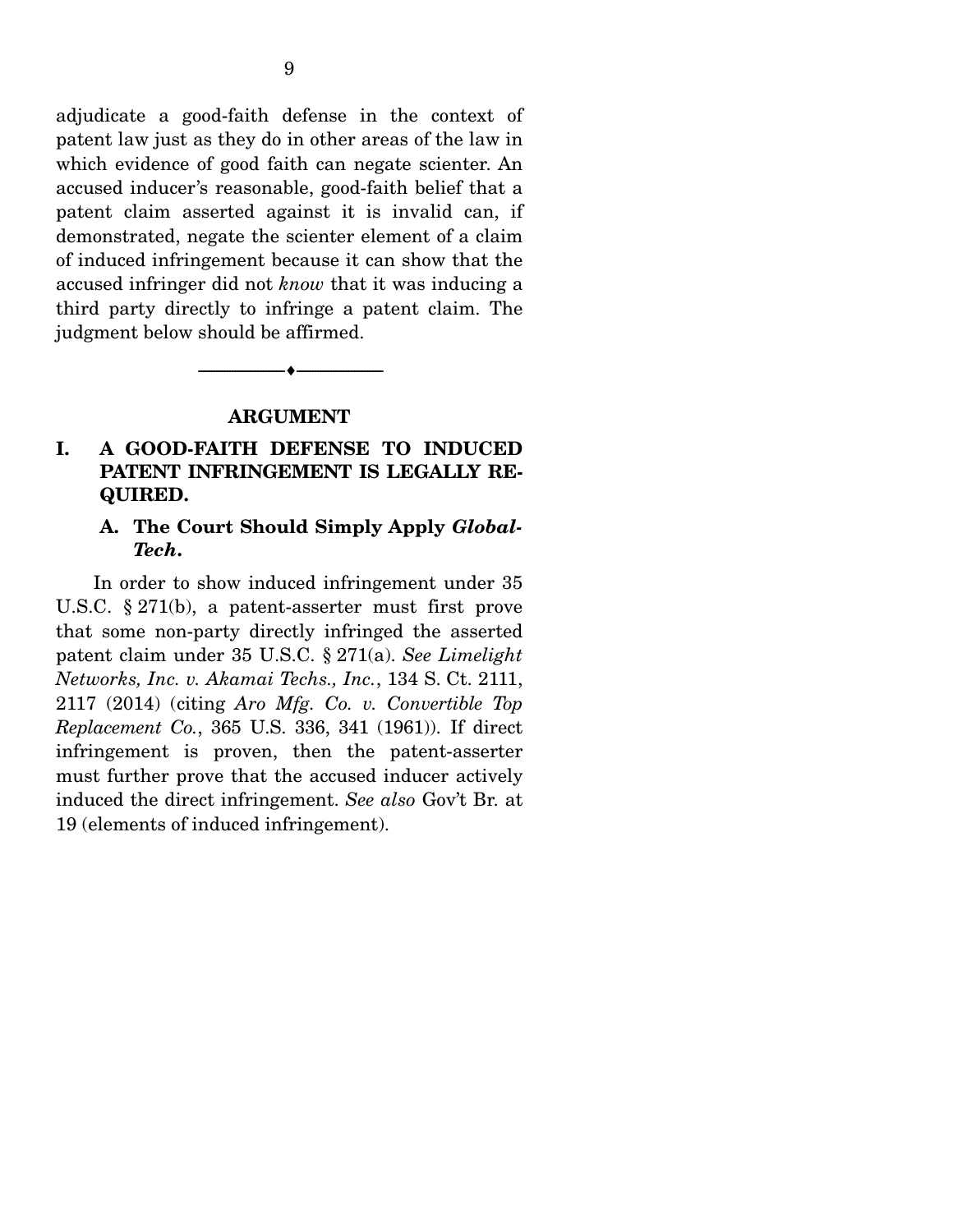Inferring a requirement of intent from Congress' use of the term "induces," this Court has "h[e]ld[ ] that induced infringement under  $\S 271(b)$  requires knowledge that the induced acts constitute *patent infringement*." *Global-Tech*, 131 S. Ct. at 2068 (brackets and emphasis added); *see also id*. at 2065 ("Although the text of  $\S 271(b)$  makes no mention of intent, we infer that at least some intent is required."). The Court found that the result in *Global-Tech* could be reached by reference to the Court's opinion in *Aro Mfg. Co. v. Convertible Top Replacement Co.*, 377 U.S. 476 (1964) ("*Aro II*"), in which the Court "held that a violator of  $\S 271(c)$  must know 'that the combination for which his component was especially designed was both patented and infringing.'" *Global-Tech*, 131 S. Ct. at 2067 (quoting *Aro II*, 377 U.S. at 488). "[T]his same knowledge" – that the acts induced are both patented and infringing – is required "for liability under § 271(b)." *Id*. at 2067 (brackets added).

 The challenged holding below was a straightforward application of this Court's holding that to prove inducement, a patent-asserter must show that the accused inducer knew "that the induced acts constitute patent infringement." *Id*. at 2068. Once made aware of a patent and an allegation of infringement, an accused inducer can choose *not* to investigate that claim, courting a finding of willful blindness.

 Alternatively, the accused inducer can examine the asserted claims and compare them with the accused instrumentality, *e.g.*, a product it sells or the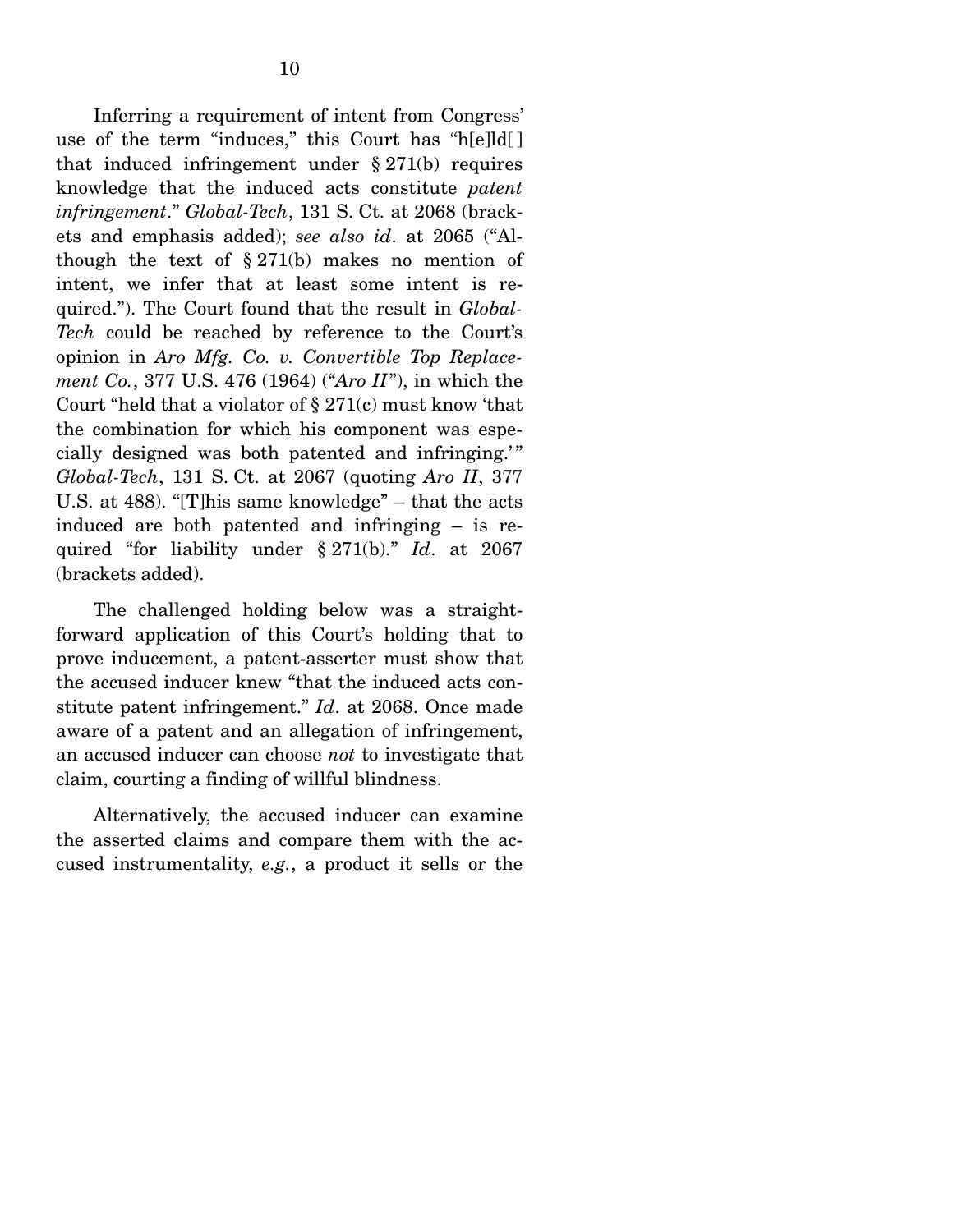retail website it uses to sell products. At that point, the accused inducer can come to believe that in all probability the use of the accused instrumentality meets the elements of an asserted claim as properly construed. Or, the accused inducer can conclude that in all probability the use of the accused instrumentality is *not* infringing for one of two reasons. *First*, the accused inducer can conclude that the instrumentality does *not* meet all elements of the asserted claims under the proper interpretation of those claims; or, *second*, the accused inducer can conclude that the instrumentality does not infringe because the asserted claims *as read against that very accused instrumentality* cannot be valid.

 As the court below concluded, evidence tending to show a good-faith belief of non-infringement or invalidity on the part of the accused inducer "is relevant evidence that tends to show that an accused inducer lacked the intent required to be held liable for induced infringement." *Commil*, 720 F.3d at 1367- 68. It is equally true that one cannot be held liable "as an infringer,"  $35 \text{ U.S.C.}$   $\S 271(b)$ , for inducing use of an accused instrumentality if that instrumentality does not meet all of the patent claim's elements as it is to say that one cannot be held liable for inducing infringement of a claim that, applied to that accused instrumentality, is invalid. *See Commil*, 720 F.3d at 1368 ("It is axiomatic that one cannot infringe an invalid patent."); *see also Warner-Jenkinson Co., Inc. v. Hilton Davis Chem. Co.*, 520 U.S. 17, 29 (1997) ("Each element contained in a patent claim is deemed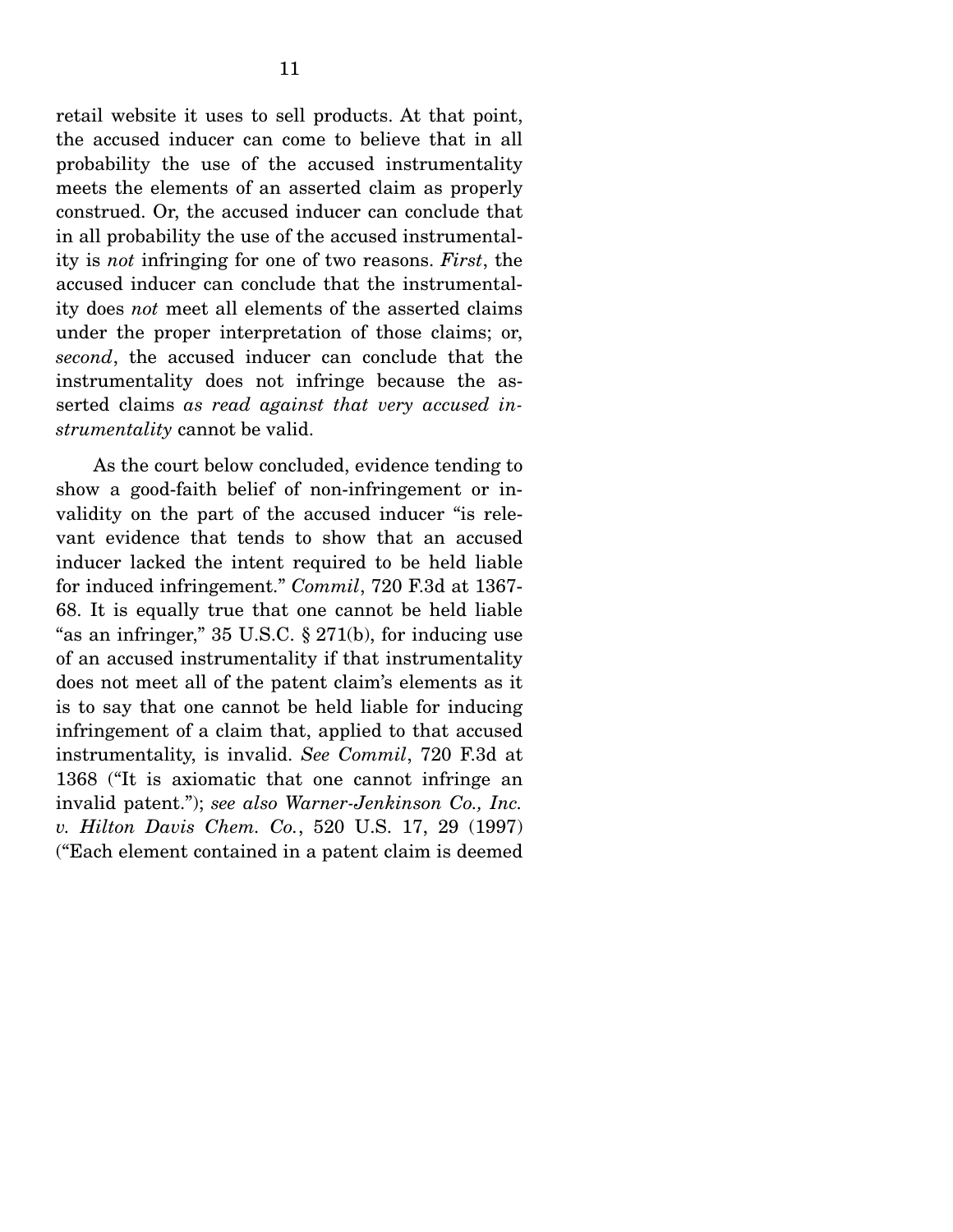material to defining the scope of the patented invention."); *Aro*, 365 U.S. at 604 ("If anything is settled in the patent law, it is that the combination patent covers only the totality of the elements in the claim and that no element, separately viewed, is within the grant.").

 In essence, the Petitioner and the Government are asking the Court to rewrite the holding of *Global-Tech* to substitute the good-faith belief of the patent-asserter for the good-faith belief of the accused infringer. *See* Gov't Br. at 17 ("Under that interpretation, a *patentee* can provide the potential inducer with the requisite knowledge by notifying him about the patent and the allegation of infringement.") (emphasis added); *see also id*. at 6 ("This Court's decisions indicate that a patentee may establish the scienter required by Section 271(b) by proving that the inducer was aware of the patent and of *the patentee's view* that the induced conduct was infringing.") (emphasis added); 9 (similar). In the words of the Petitioner, "Commil . . . contends that once the inducer has knowledge of the patent and its potential relevance to its conduct vis-à-vis infringement (*e.g.*, through discussion with the patent owner, a notice letter from the patentee, reading public materials, or internal review), the intent requirement is satisfied." Pet. Br. at 16 (ellipsis added). That is, the Petitioner and Government contend that when this Court said, "[W]e now hold that induced infringement under § 271(b) requires knowledge that the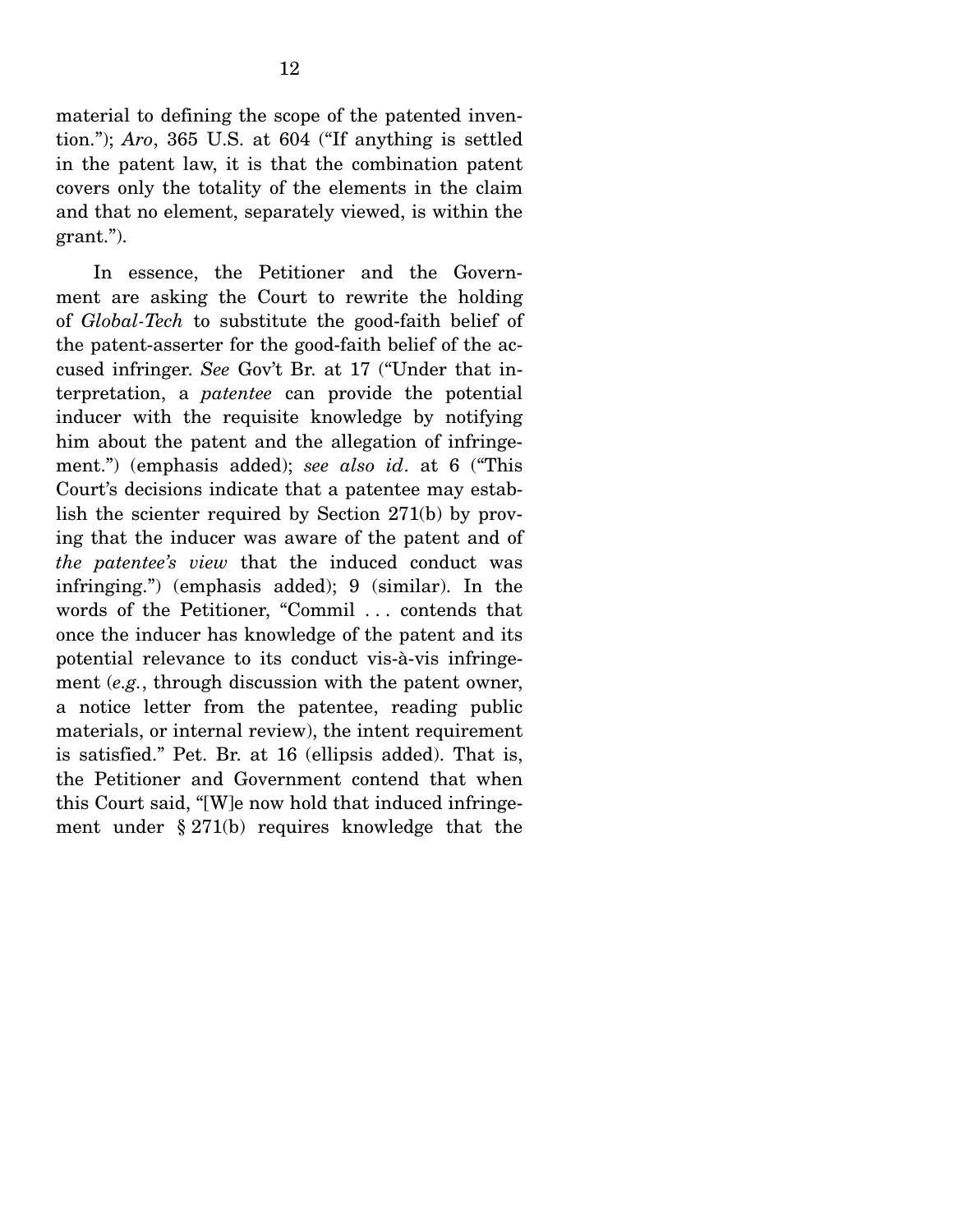induced acts constitute patent infringement," *Global-Tech*, 131 S. Ct. at 2068 (brackets added), what the Court really meant was, "We now hold that induced infringement under § 271(b) requires knowledge that *the patent-asserter believes* that the induced acts constitute patent infringement."

 Not only is that not what the Court said, it does not make sense to interpret Section 271(b) as including a knowledge requirement that may be satisfied not by proof of what the accused inducer knew, but rather by evidence of what the patent-asserter said. On this theory, "[o]nce the inducer knows about the patent and the patentee's view of its scope, he can order his conduct accordingly, *e.g.*, by modifying his product, maintaining his present course, or (if an actual controversy exists) seeking a judicial ruling to clarify his rights." Gov't Br. at 17 (brackets added and citation omitted). But this answer begs the question. This is the menu of options available to the accused inducer whatever scienter rule applies. The real issue is, if the accused infringer "knows about the patent and the patentee's view of its scope," and believes in good faith that the patentee's view of the scope is *wrong,* the accused infringer lacks the requisite scienter to induce anyone to infringe a valid patent.

 If adopted, the position advocated by the Petitioner and the Government would eliminate the requirement of *Global-Tech* that an accused inducer must know that the actions it is inducing are patented *and*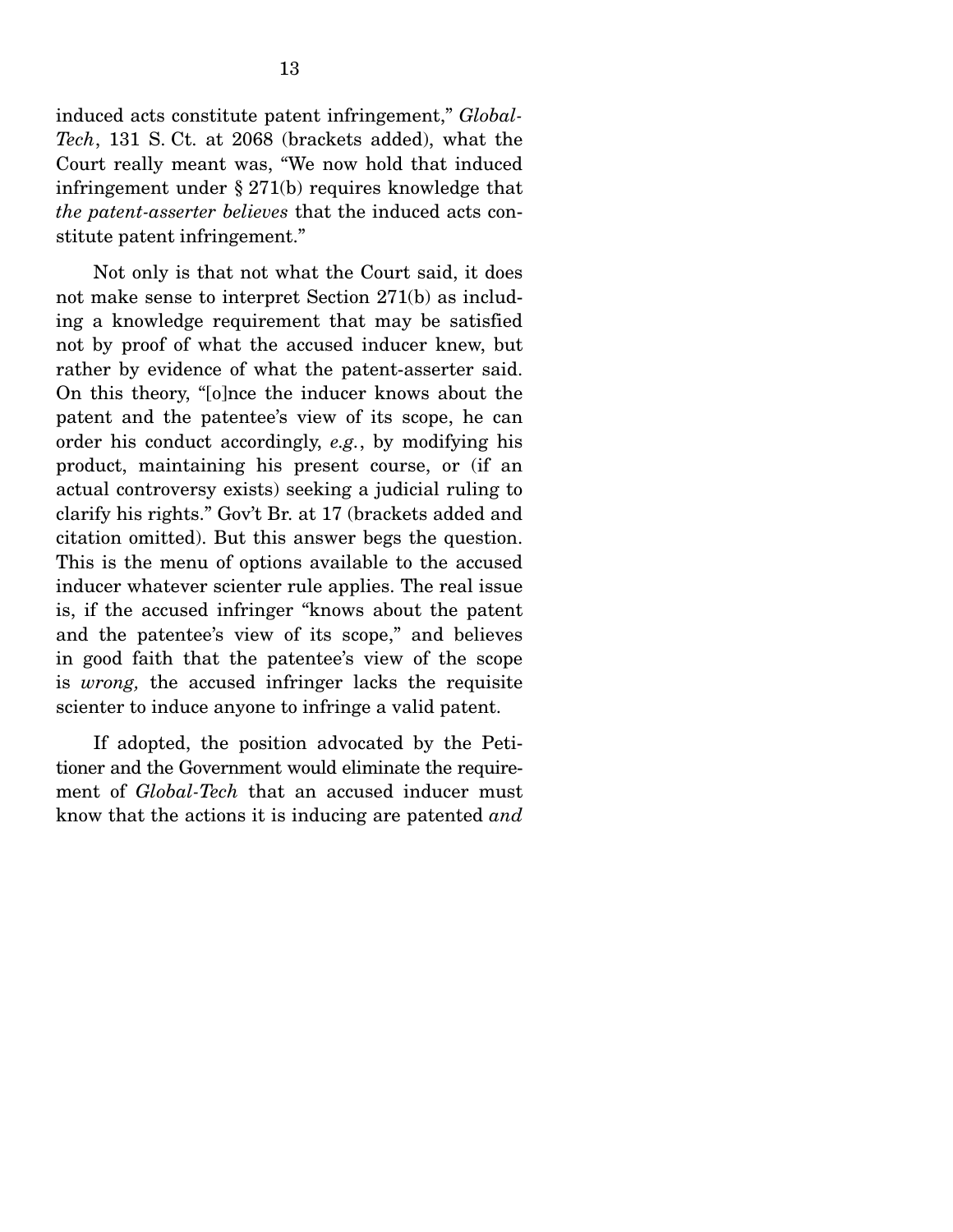infringing. The Government concedes as much when it argues that the *only* way for an accused inducer on notice of the existence of a patent to escape liability is to prove non-infringement or invalidity. *See* Gov't Br. at 17-18. That view leaves no room for a good-faith, but ultimately incorrect, belief on the part of the accused infringer to negate the knowledge requirement. Put another way, that view leaves no room for a scienter element of induced infringement that could ever change the outcome. According to the Petitioner and the Government, the only way for an accused inducer to negate the knowledge element is to prove that it did not know about the patent or that it had been accused of infringing it. *Global-Tech*'s holding was written, according to this view, in disappearing ink.

### **B. The Court Should Not Adopt A Patent-Only Scienter Rule.**

 In recent years, this Court has chided the Federal Circuit for adopting and applying special rules in patent cases for policy reasons. *See*, *e.g.*, *Teva Pharm. USA, Inc. v. Sandoz, Inc.,* 135 S. Ct. 831 (2015) (factfinding incident to claim construction); *Limelight*, 134 S. Ct. 2111 (induced infringement of method patent claims); *Medtronic, Inc. v. Mirowski Family Ventures, LLC*, 134 S. Ct. 843 (2014) (declaratory judgment jurisdiction); *Octane Fitness, LLC v. ICON Health & Fitness, Inc.*, 134 S. Ct. 1749 (2014) (fee awards); *eBay, Inc. v. MercExchange, L.L.C.,* 547 U.S. 388 (2006) (injunctive relief). Here, the Federal Circuit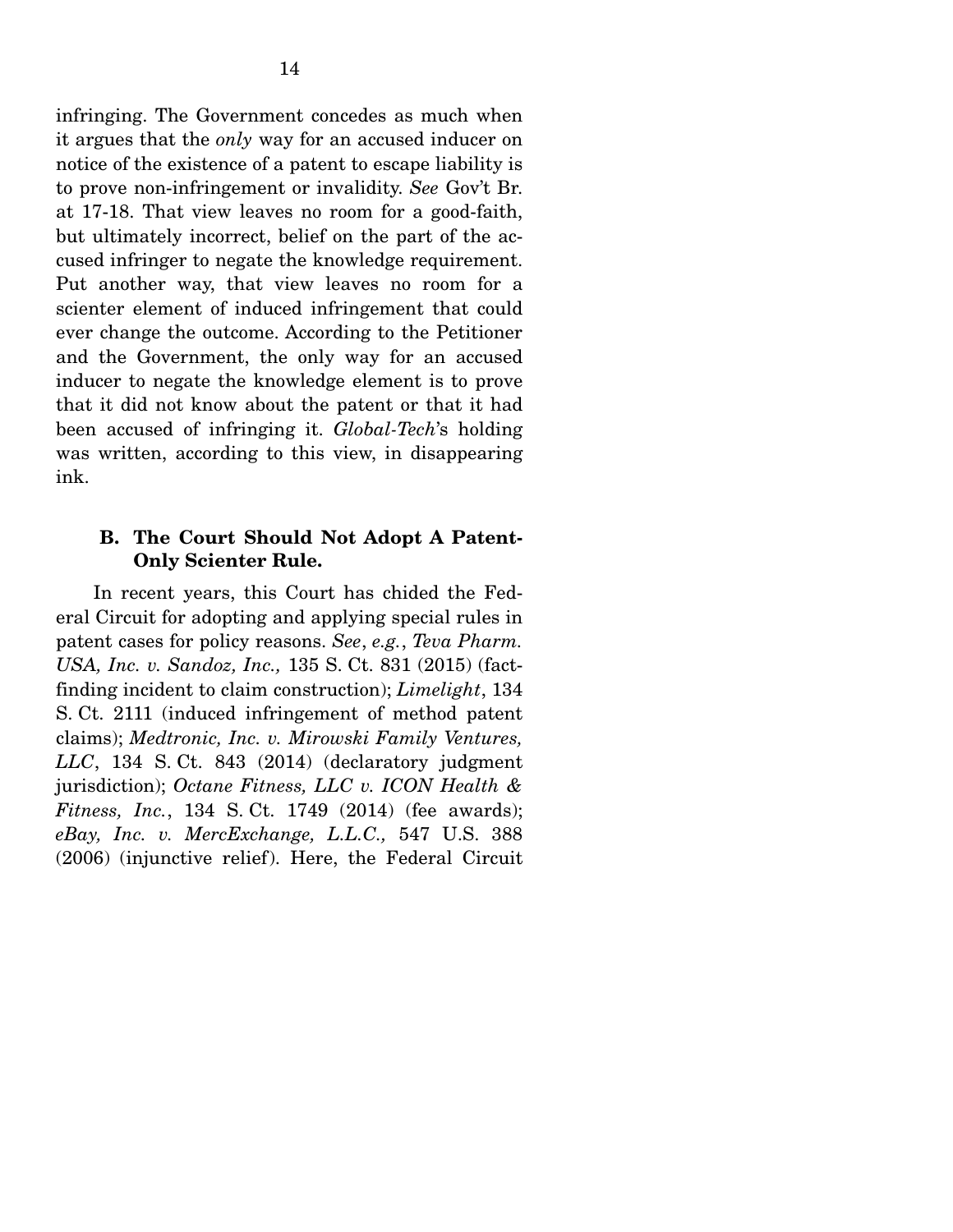has followed that directive and interpreted the scienter element of induced infringement to allow an accused inducer to negate the knowledge requirement by showing that it had a reasonable, good-faith belief that it was *not* inducing direct infringement of a patent claim because that claim was invalid. Rather than acknowledging the propriety of this conclusion, however, the Petitioner and the Government are asking the Court to write a patent-only rule for scienter, namely, knowledge of infringement really means just knowledge that a patent exists and one has been accused of infringing it. It is for Congress, not the courts, to make new policy.

 The peculiarity of the Petitioner and the Government's position becomes apparent when compared to similar good-faith defenses in other areas of federal law. Federal law routinely recognizes a defendant's legitimate, good-faith belief in the lawfulness of his or her conduct as evidence that can negate a finding of knowledge.

 The False Claims Act, for example, creates liability for the knowing submission of false claims to the Government. *See* 31 U.S.C. § 3729(b). Under the False Claims Act, that knowledge may be established by evidence of actual knowledge, deliberate ignorance, or reckless disregard; specific intent to defraud need not be demonstrated. *See id*. "The requisite intent is the knowing presentation of what is known to be false." *United States ex rel. Hagood v. Sonoma Cnty. Water Agency*, 929 F.2d 1416, 1421 (9th Cir. 1991). A common issue that arises, then, is whether a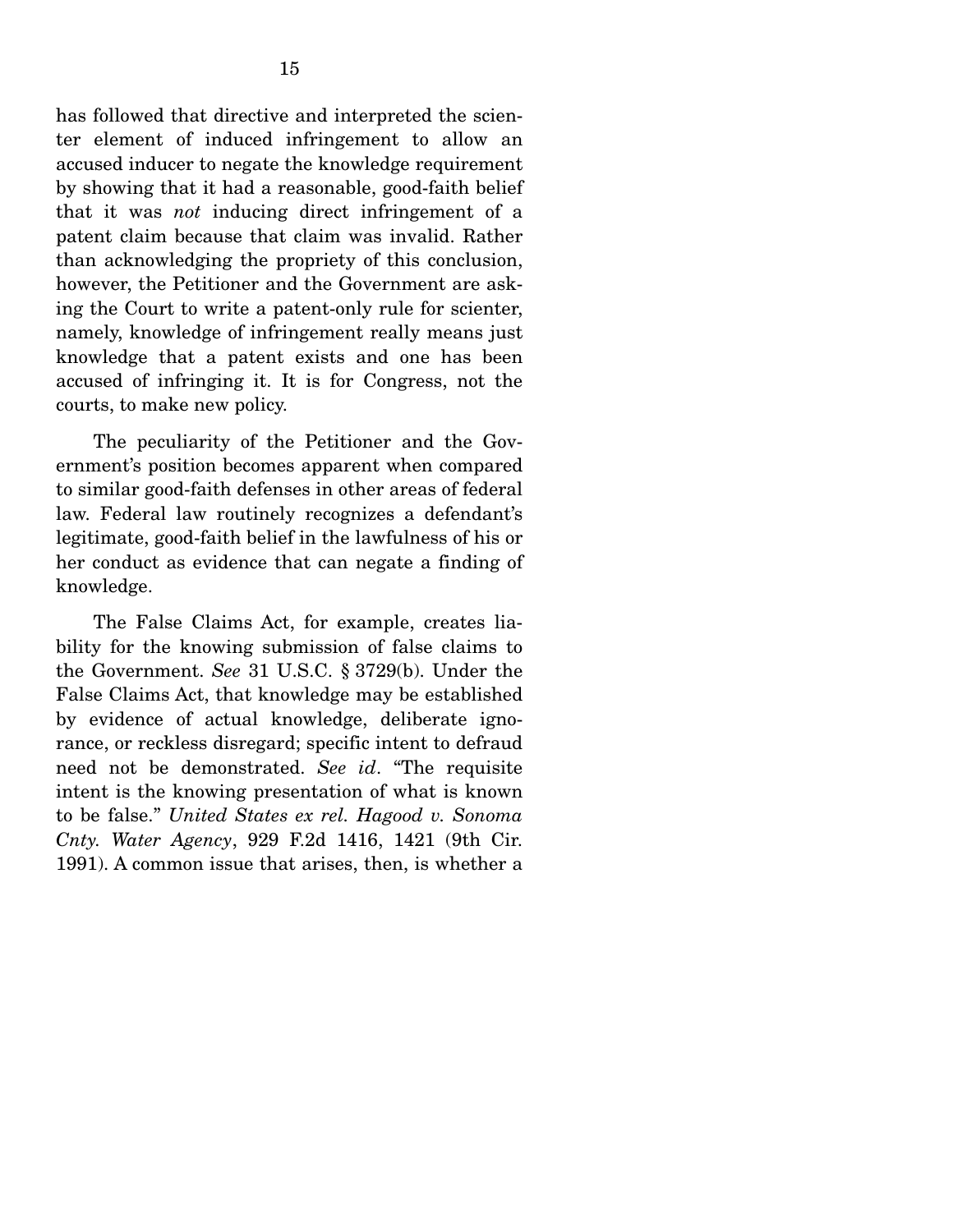defendant's statements to the Government are false or fraudulent if they are based on a reasonable interpretation of a disputed legal or regulatory issue. In the false claims context, for a defendant to take a reasonable position on a disputed legal issue "is to be neither deliberately ignorant nor recklessly disregardful." *Id*.; *see also Luckey v. Baxter Healthcare Corp.*, 183 F.3d 730, 732 (7th Cir. 1999) (statement consistent with decision based on reasonable interpretation of ambiguous regulation not knowingly false or fraudulent); *United States v. Prabhu*, 442 F. Supp. 2d 1008, 1029 (D. Nev. 2006) (no false claims because defendant believed in "good faith" that billing practice conformed to a reasonable interpretation of ambiguous regulations). It is the defendant's good faith, not the relator's assertion, that determines whether the defendant knowingly submitted a false claim.

 In similar fashion, "good faith" or qualified immunity is a recognized defense for public officials against charges of misconduct in the performance of discretionary duties. *See*, *e.g.*, *Harlow v. Fitzgerald*, 457 U.S. 800, 815 (1982). In this area of the law, the Court recognizes a distinction between clearly established obligations, which may not be violated, and legal developments "an official could not reasonably be expected to anticipate." *Id*. at 818. "[G]overnment officials performing discretionary functions generally are shielded from liability for civil damages insofar as their conduct does not violate clearly established statutory or constitutional rights of which a reasonable person would have known." *Id*. (brackets added).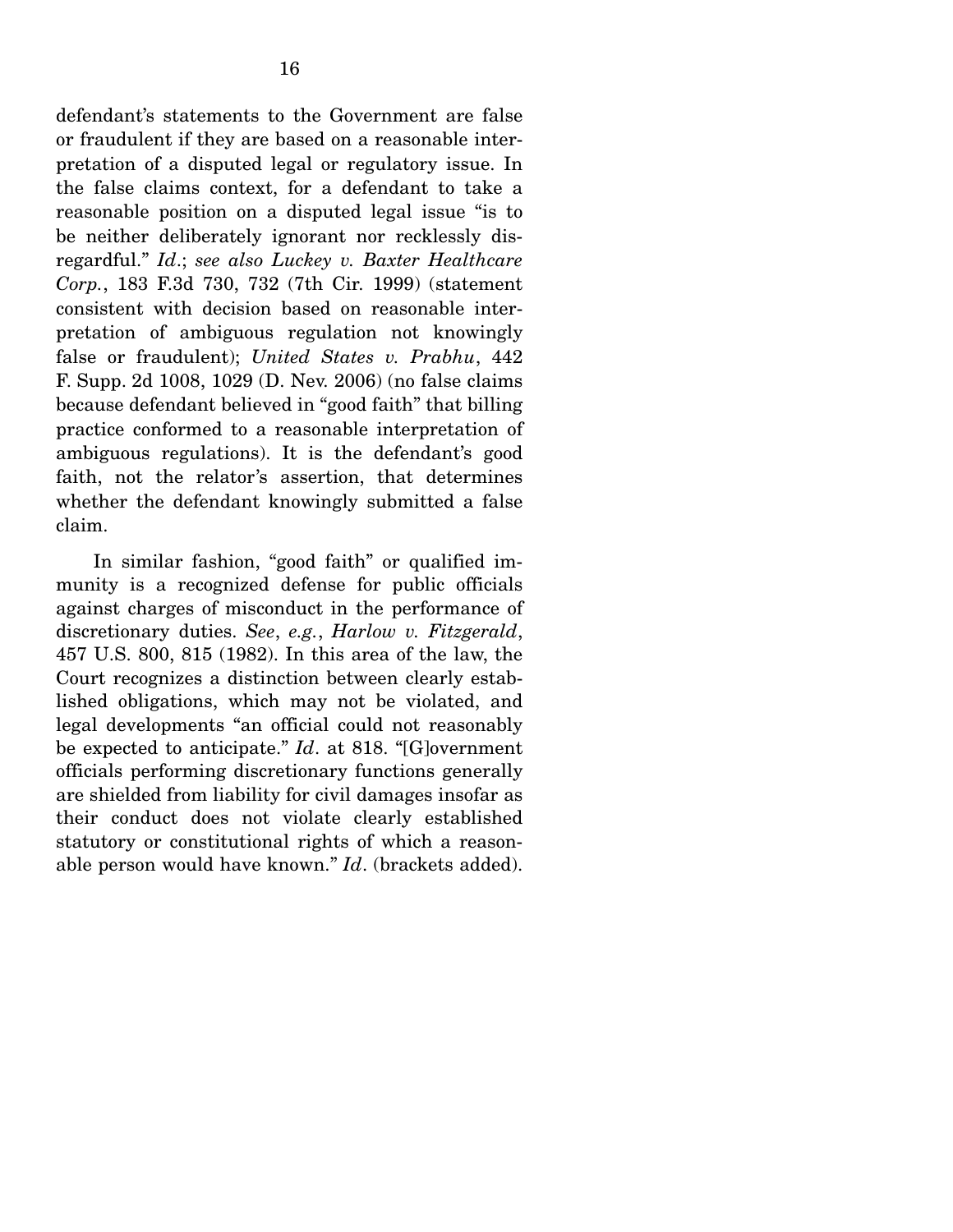Indeed, the Court evaluates the good faith of the government official at the time of the alleged offense, and not later after a subsequent change in the law. *See, e.g., Lane v. Franks*, 134 S. Ct. 2369, 2381 (2014). Thus, a government official's good-faith, but ultimately incorrect, belief is sufficient to protect him or her from damages liability if the conduct does not violate clearly established law.

 In cases interpreting the Clayton Act, this Court has noted that a person charged with price discrimination can rebut that charge with evidence that the price was made in good faith to meet a competitor's price. *See FTC v. A.E. Staley Mfg. Co.*, 324 U.S. 746, 752 (1945). The seller need not prove that it met a competitor's price *in fact*, but rather that the price was determined in good faith to meet a competitor's. *Id*. at 759; *see also United States v. United States Gypsum Co.*, 438 U.S. 422, 453 (1978) ("A good-faith belief, rather than absolute certainty, that a price concession is being offered to meet an equally low price offered by a competitor is sufficient to satisfy the  $\S$  2(b) defense.").

 In interpreting the National Childhood Vaccine Injury Act of 1986 ("Vaccine Act"), the Court has held that even a petition for compensation filed untimely "may qualify for an award of attorney's fees if it is filed in good faith and there is a reasonable basis for its claim." *Sebelius v. Cloer*, 133 S. Ct. 1886, 1896-97 (2013). That result followed from the law's provision that "so long as such a petition was brought in good faith and with a reasonable basis, it is eligible for an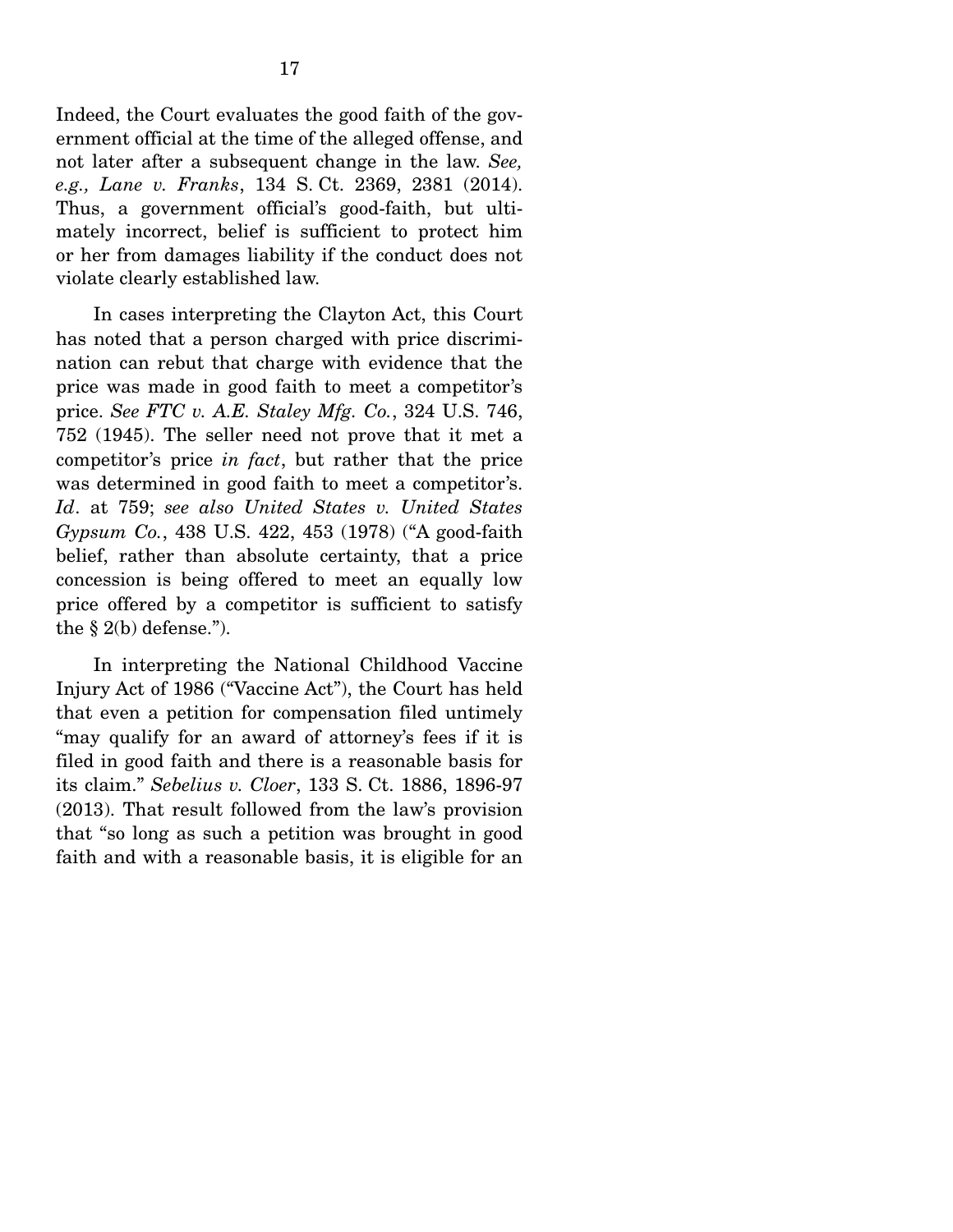award of attorney's fees, even if it is ultimately unsuccessful." *Id*. at 1893.

 The specific lessons of the foregoing case-law apply here. *First*, the good-faith belief of a defendant – here, the accused inducer – can negate a finding of knowledge. It is the *defendant's* knowledge that is tested, not what the plaintiff may have told the defendant. *Second*, the good-faith belief need not turn out to be accurate to have been made in good faith. *Third*, the accused inducer's belief must be measured based on the information available to the accused inducer at the time it made the decision to engage in the allegedly unlawful conduct.

 The more general lesson to be learned is that federal law recognizes a good-faith belief as a defense in a wide range of legal areas, and applies a (relatively) uniform approach to its application in those areas. The Petitioner and the Government point to no reason – other than the fact that patent law is different and hard – for this Court to create a special scienter rule for the Patent Act, not found in the statute enacted by Congress. Whether adjudication of a good faith defense in patent law is more complicated than antitrust, civil rights, false claims, and any number of other areas of law that recognize a goodfaith defense is scarcely self-evident. The Court should resist the invitation of the Petitioner and the Government to create a *sui generis* rule for the knowledge element of induced infringement.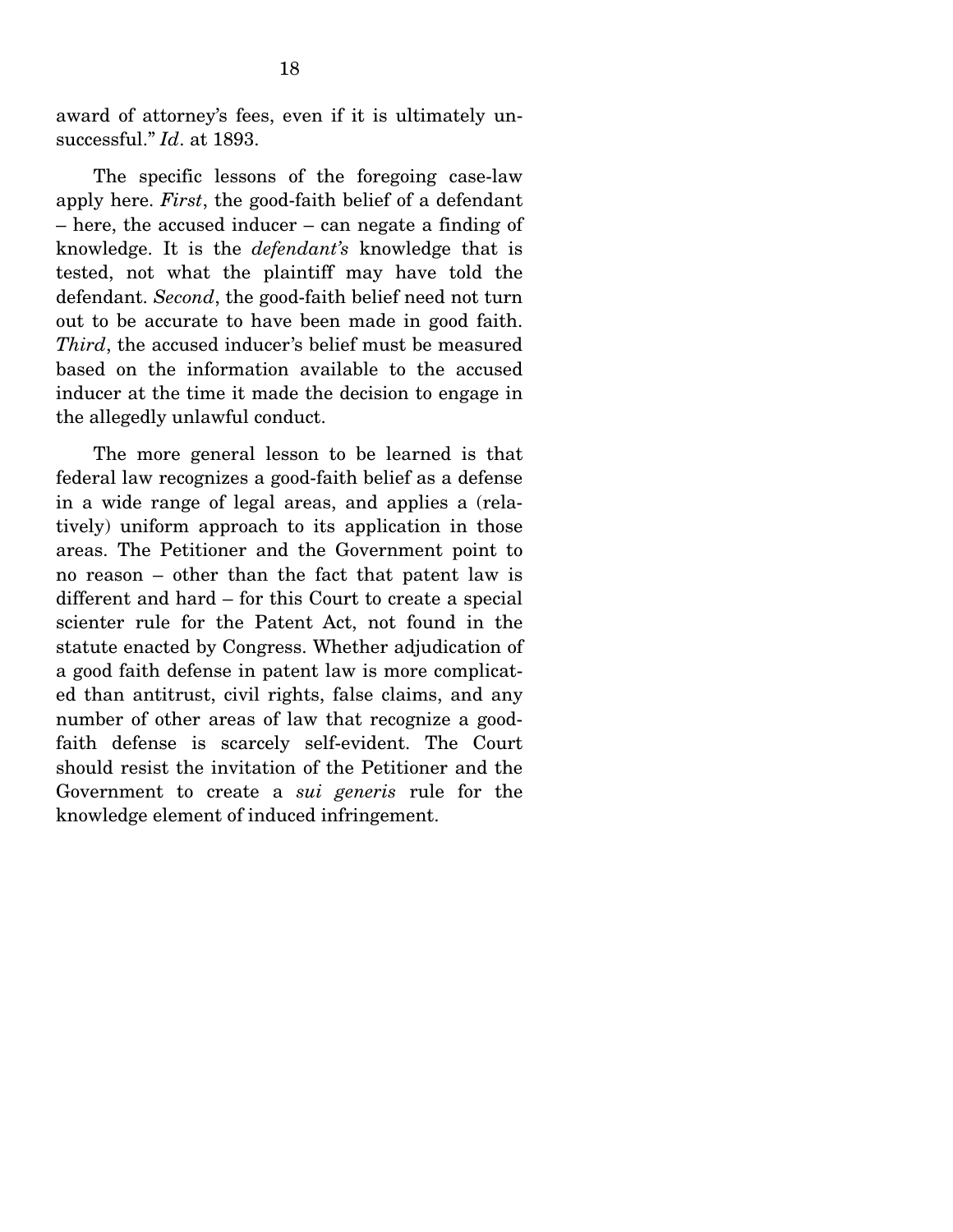### **II. THE GOOD-FAITH DEFENSE TO INDUCED PATENT INFRINGEMENT IS NECESSARY AND WORKABLE.**

 Not only is the rule announced by the Federal Circuit below legally correct, it is practically important. For businesses such as *Amici*, which are routinely accused of inducing their customers to infringe patents, such claims put them in a practical quandary. If the asserted patent claims are truly as broad as asserted, say, that BriarTek invented two-way satellite communication or that Soverain Software invented the online shopping cart, then the *Amici* could – and should – resist paying for a license because such a patent could not possibly be valid. But, if the good-faith defense to induced infringement is effectively eliminated, the only avenue available to avoid paying that toll is to litigate to the bitter end the validity of the asserted patents. *See* Resp. Br. at 32- 33. Since the cost of litigating the validity of a patent through trial and appeal is routinely calculated in the millions, the rational response to such an induced infringement claim is to take a cost-of-litigation settlement. *See* Am. Intell. Prop. Ass'n, *Report of the Economic Survey* (2011) (cost of patent litigation ranges from \$350,000 to reach the end of discovery and \$650,000 to fully complete litigation when less than \$1,000,000 is at risk, to \$3,000,000 to reach the end of discovery and \$5,000,000 to fully complete litigation when more than \$25,000,000 is at risk); *see also* Resp. Br. at 51-52.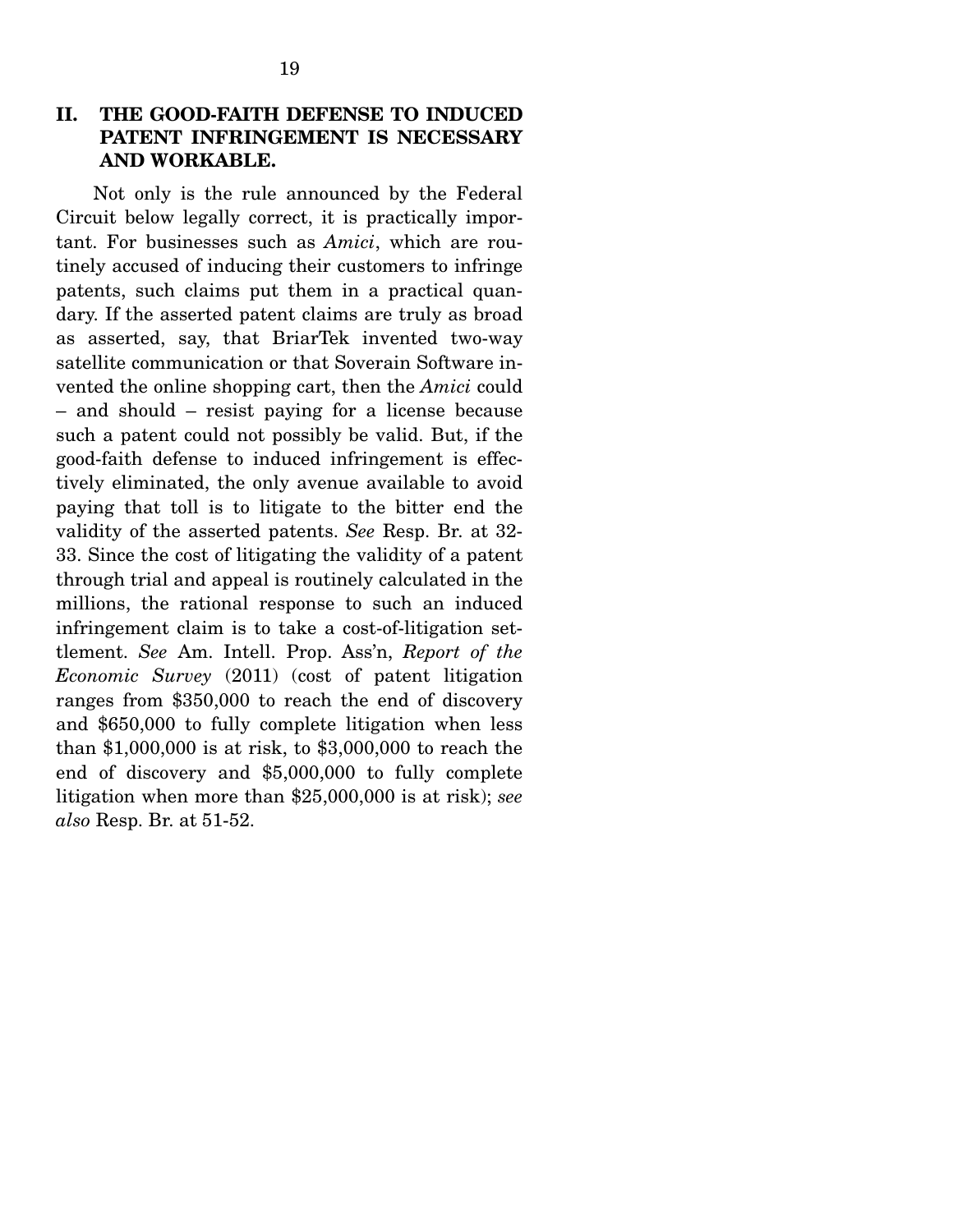The Petitioner counters that "even if 'good-faith beliefs' were relevant to the analysis, validity is distinct from infringement, and hence beliefs about validity are irrelevant to whether the defendant induced infringement." Pet. Br. at 3. In similar mode, the Government asserts, that infringement and invalidity are separate issues that present "independent questions," such that "a patent can be infringed whether or not it is ultimately held to be valid." Gov't Br. at 23. Saying that a patent claim is both infringed and invalid is another way of saying that the direct infringer – the person being induced to infringe – is practicing the prior art. Suffice it to say, a rule that allows a claim of induced infringement of an invalid patent makes no sense.

*Amici* do not operate their businesses in the abstract world imagined by the Petitioner and the Government. Infringement and invalidity are intermeshed in the real world – the scope of a *valid* patent claim is delimited by the *invalidating* prior art. This Court has recognized since the nineteenth century the deep connection between non-infringement and invalidity, defining anticipation as preemptive infringement. "That which infringes, if later, would anticipate, if earlier." *Peters v. Active Mfg. Co.*, 129 U.S. 530, 537 (1889). And this is the real rub for accused inducers, who do not face claims of infringement in a vacuum, but rather concrete claims that their product or their website is being used by their customers to infringe the patent-asserter's patent claims. They face a Hobson's choice – do they act on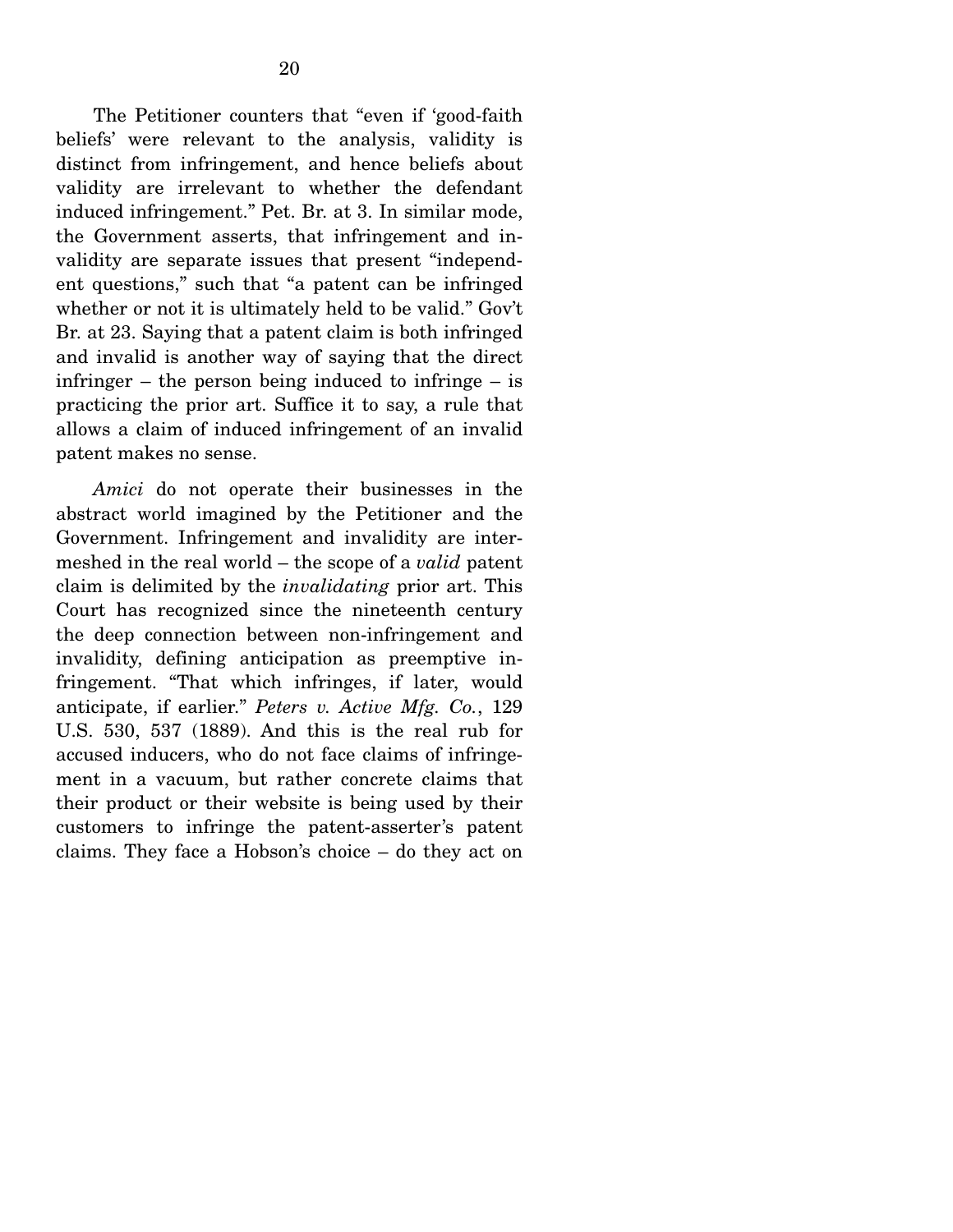their belief that the asserted patent is invalid, and incur the cost and uncertainty of litigating that issue, or do they succumb and pay for a license for a patent they believe in good faith to be invalid?

 The Petitioner and the Government further suggest that the Court must create a new law of scienter because the rule adopted by the Federal Circuit will "encourage defendants to seek self-serving opinions of counsel in hopes of fabricating a defense to infringement." Pet. Br. at 3. They caution that "the complexity of patent litigation" will allow accused infringers to throw sand in the eyes of a jury and trial judge because it will become "difficult for patentees to prove that subjective beliefs about defenses were not held in good faith." *Id*. at 14. Neither this Court nor litigants need fear that federal judges and juries will be incapable of separating wheat from chaff in applying this element of the patent-asserter's proof of induced infringement.

 The Court has recognized that district courts "have considerable discretion in conforming their decisionmaking processes to the exigencies of particular cases." *United States v. Leon*, 468 U.S. 897, 924-25 (1984) (collecting cases addressing questions of goodfaith immunity under 42 U.S.C. § 1983). "Given the fact-specific nature of the inquiry, it is difficult to predict all the factors the . . . court would consider in appraising . . . good faith." *United States Gypsum*, 438 U.S. at 454-55 (ellipses added). The district courts charged with overseeing patent actions should be permitted to use the tools at their disposal to do so.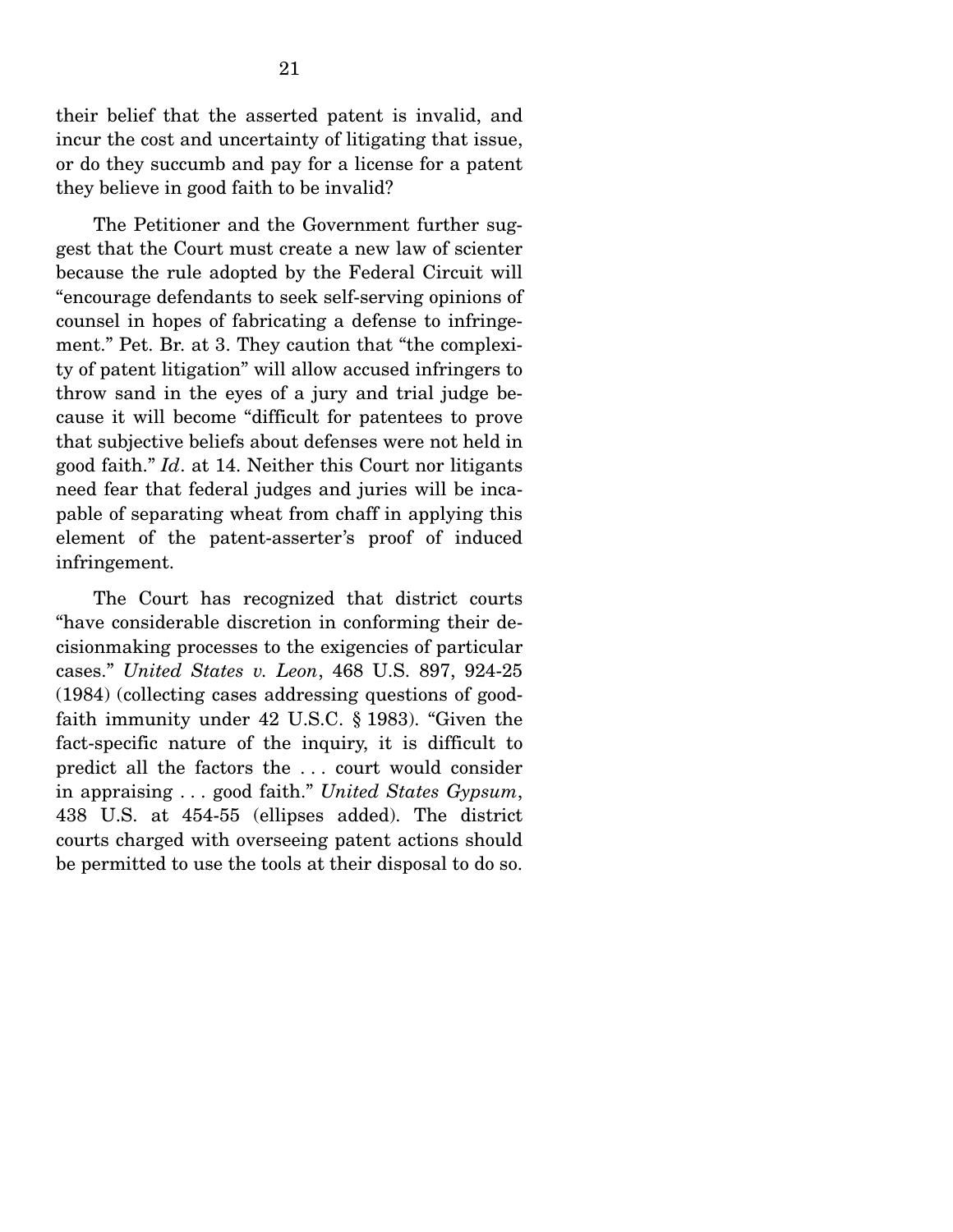Moreover, the Court has observed that, although a defendant must be allowed to put on a good-faith defense, not all good-faith defenses are good defenses. As the Court wrote of the losing argument that the defendant nonetheless had the right to make in a tax case: "Of course, the more unreasonable the asserted beliefs or misunderstandings are, the more likely the jury will consider them to be nothing more than simple disagreement with known legal duties imposed by the tax laws and will find that the Government has carried its burden of proving knowledge." *Cheek v. United States*, 498 U.S. 192, 203-204 (1991) (holding that it was error to instruct jury to disregard evidence of taxpayer's belief that he was not a person required to file a tax return or pay income taxes).

 This Court recently addressed the argument advanced by the Government in the Vaccine Act attorneys' fees case that a more permissive rule regarding fee awards would lead to more untimely petitions being filed. The Court's response there is apt here:

[T]he Government offers no evidence to support its speculation. Additionally, this argument is premised on the assumption that in the pursuit of fees, attorneys will choose to bring claims lacking good faith or a reasonable basis in derogation of their ethical duties. There is no basis for such an assumption. Finally, the special masters have shown themselves more than capable of discerning untimely claims supported by good faith and a reasonable basis from those that are specious.

*Cloer*, 133 S. Ct. at 1896 (brackets added).